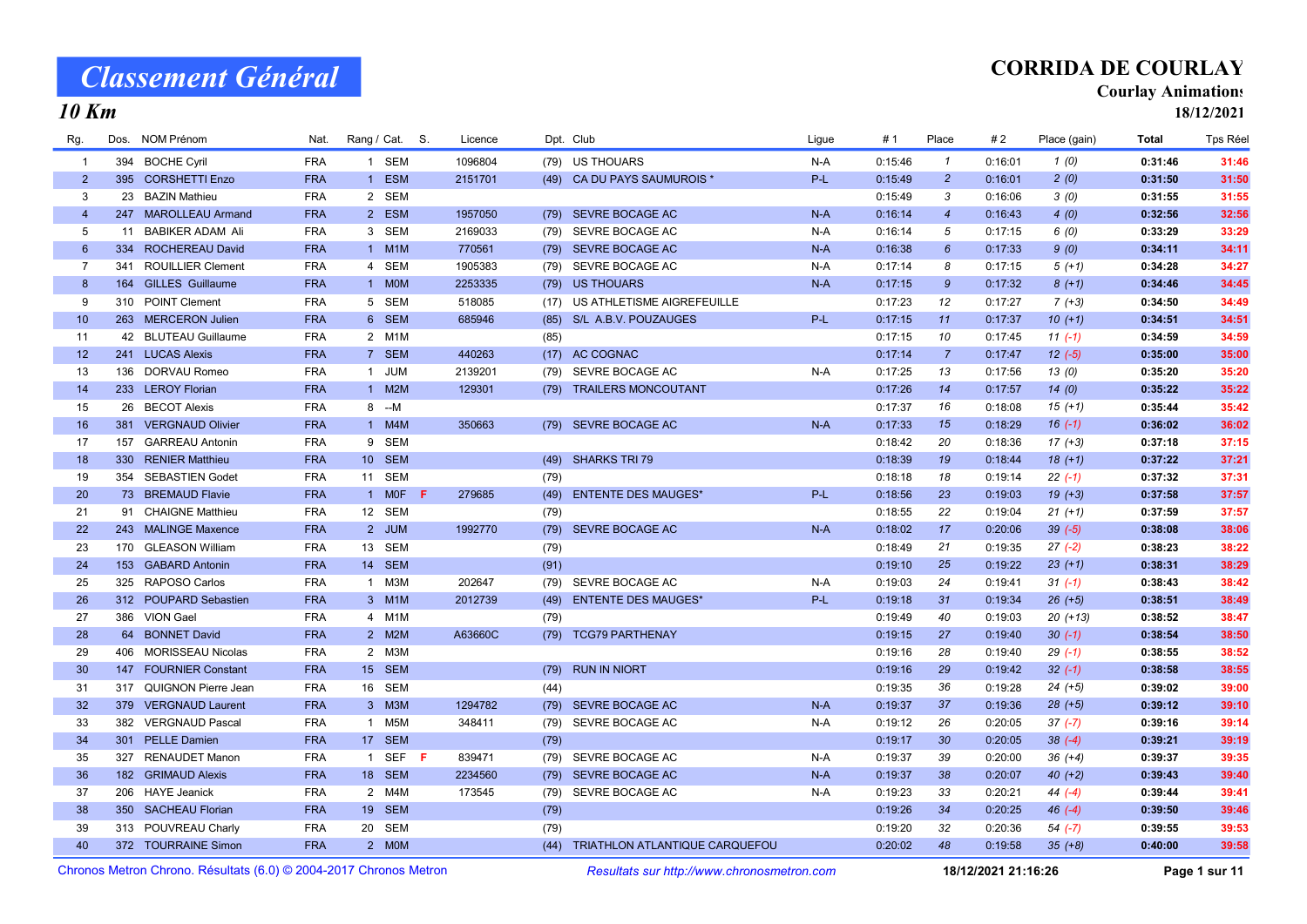10 Km

## CORRIDA DE COURLAY

#### Courlay Animations

18/12/2021

| Rg. | Dos. | <b>NOM Prénom</b>           | Nat.       | Rang / Cat. S.                |         | Licence |      | Dpt. Club                       | Ligue | #1      | Place | #2      | Place (gain) | Total   | Tps Réel |
|-----|------|-----------------------------|------------|-------------------------------|---------|---------|------|---------------------------------|-------|---------|-------|---------|--------------|---------|----------|
| 41  |      | 404 OUVRARD Aurelien        | <b>FRA</b> | 3 MOM                         |         | 1744232 |      | PORTET ATHLETIC CLUB            |       | 0:20:10 | 53    | 0:19:52 | $33 (+12)$   | 0:40:01 | 39:54    |
| 42  |      | 132 DONY Marion             | <b>FRA</b> |                               | 2 SEF F | 1976141 |      | (49) ENTENTE DES MAUGES*        | P-L   | 0:20:01 | 46    | 0:20:07 | $41 (+4)$    | 0:40:08 | 40:04    |
| 43  |      | 133 DONY Simon              | <b>FRA</b> | 4 MOM                         |         |         | (79) | <b>BEAULIEU POUR COURIR</b>     |       | 0:20:01 | 45    | 0:20:08 | $42 (+2)$    | 0:40:08 | 40:05    |
| 44  |      | 115 CORABOEUF Jean Francois | <b>FRA</b> | 4 M3M                         |         | 1756845 | (49) | <b>ENTENTE DES MAUGES*</b>      | $P-L$ | 0:19:51 | 41    | 0:20:32 | $50(-3)$     | 0:40:22 | 40:19    |
| 45  |      | 14 BARON Emmanuel           | <b>FRA</b> | 3 M2M                         |         |         | (79) |                                 |       | 0:19:59 | 44    | 0:20:28 | $47(-1)$     | 0:40:26 | 40:24    |
| 46  |      | 70 BREMAUD Aurelien         | <b>FRA</b> | 5 MOM                         |         |         | (79) |                                 |       | 0:20:02 | 47    | 0:20:29 | $48 (+1)$    | 0:40:30 | 40:28    |
| 47  |      | 370 TISON Philippe          | <b>FRA</b> | 5 M3M                         |         | 1300766 | (49) | <b>ENTENTE DES MAUGES*</b>      | $P-L$ | 0:19:58 | 43    | 0:20:35 | $52(-4)$     | 0:40:32 | 40:28    |
| 48  | 371  | <b>TONNOIR Nicolas</b>      | <b>FRA</b> | <b>MOM</b><br>6               |         |         | (79) |                                 |       | 0:20:05 | 50    | 0:20:35 | $53 (+2)$    | 0:40:40 | 40:33    |
| 49  |      | 359 SOURISSEAU Flavien      | <b>FRA</b> | 21 SEM                        |         |         | (85) |                                 |       | 0:20:09 | 52    | 0:20:37 | $55(+3)$     | 0:40:45 | 40:41    |
| 50  |      | 43 BLUTEAU Ludovic          | <b>FRA</b> | 7 MOM                         |         |         | (85) | <b>CHANTONNAY TRIATHLON</b>     |       | 0:20:15 | 54    | 0:20:34 | $51 (+4)$    | 0:40:49 | 40:45    |
| 51  |      | 135 DORVAU Leonie           | <b>FRA</b> | 1 ESF                         | -F      | 2391169 | (79) | SEVRE BOCAGE AC                 | $N-A$ | 0:20:05 | 51    | 0:20:46 | 60(0)        | 0:40:51 | 40:50    |
| 52  |      | 45 BOCHE Anthony            | <b>FRA</b> | 4 M2M                         |         |         | (79) |                                 |       | 0:19:54 | 42    | 0:21:03 | 65 (-10)     | 0:40:56 | 40:55    |
| 53  |      | 41 BITAUDEAU Vincent        | <b>FRA</b> | 5 M2M                         |         | B66436C | (79) | <b>TCG79 PARTHENAY</b>          |       | 0:20:20 | 57    | 0:20:45 | $59(+4)$     | 0:41:04 | 41:03    |
| 54  |      | 272 MILLIOT Thierry         | <b>FRA</b> | 6 M3M                         |         |         |      |                                 |       | 0:20:17 | 55    | 0:20:48 | $61 (+1)$    | 0:41:05 | 41:00    |
| 55  |      | 452 MOUCHARD Arthur         | <b>FRA</b> | 22 SEM                        |         |         |      |                                 |       | 0:21:27 | 87    | 0:19:57 | $34 (+32)$   | 0:41:24 | 41:09    |
| 56  |      | 453 ROULLET Valentin        | <b>FRA</b> | 23 SEM                        |         |         |      |                                 |       | 0:21:53 | 108   | 0:19:33 | 25 (+52)     | 0:41:25 | 41:10    |
| 57  |      | 72 BREMAUD Cedric           | <b>FRA</b> | 24 SEM                        |         |         |      |                                 |       | 0:20:58 | 70    | 0:20:40 | $56(+13)$    | 0:41:37 | 41:33    |
| 58  | 396  | <b>TERRIEN Romain</b>       | <b>FRA</b> | 5 M1M                         |         |         |      |                                 |       | 0:19:30 | 35    | 0:22:10 | 99 (-23)     | 0:41:40 | 41:39    |
| 59  |      | 378 VERGNAUD Clement        | <b>FRA</b> | 1 CAM                         |         |         | (79) |                                 |       | 0:20:50 | 68    | 0:20:54 | $62 (+9)$    | 0:41:43 | 41:43    |
| 60  |      | 293 OLIVIER Aymeric         | <b>FRA</b> | 8 MOM                         |         |         | (79) | <b>TRAILERS MONCOUTANT</b>      |       | 0:20:48 | 67    | 0:20:58 | $63 (+7)$    | 0:41:46 | 41:42    |
| 61  |      | 254 MASSON Enzo             | <b>FRA</b> | 3 JUM                         |         |         | (79) |                                 |       | 0:20:17 | 56    | 0:21:30 | $76(-5)$     | 0:41:47 | 41:39    |
| 62  |      | 308 PLANTIVEAU Pierre       | <b>FRA</b> | 9 MOM                         |         |         | (79) |                                 |       | 0:20:21 | 58    | 0:21:27 | $74 (-4)$    | 0:41:48 | 41:43    |
| 63  |      | 420 GILLES Mathieu          | <b>FRA</b> | <b>JUM</b><br>4 <sup>1</sup>  |         |         |      | <b>SAM FOOT</b>                 |       | 0:21:41 | 98    | 0:20:09 | 43 (+35)     | 0:41:50 | 41:45    |
| 64  |      | 76 BRICAUD Rodolphe         | <b>FRA</b> | 6 M2M                         |         | 349344  | (85) | <b>ENTENTE SEVRE</b>            | P-L   | 0:20:43 | 64    | 0:21:09 | 66 (0)       | 0:41:52 | 41:47    |
| 65  |      | 357 SOULARD Wilfried        | <b>FRA</b> | 7 M3M                         |         |         | (79) | <b>TRAILERS MONCOUTANT</b>      |       | 0:20:43 | 63    | 0:21:10 | $67 (-2)$    | 0:41:53 | 41:48    |
| 66  |      | 207 HELENE Vincent          | <b>FRA</b> | <b>MOM</b><br>10 <sup>1</sup> |         |         | (79) |                                 |       | 0:20:23 | 59    | 0:21:35 | $79(-7)$     | 0:41:58 | 41:57    |
| 67  |      | 405 DEBARRE Julien          | <b>FRA</b> | 11 MOM                        |         | 2049275 |      | (86) RUN EVENT 86               | $N-A$ | 0:21:27 | 90    | 0:20:31 | 49 (+23)     | 0:41:58 | 41:51    |
| 68  | 53   | <b>BOISSINOT Frederic</b>   | <b>FRA</b> | M1M<br>6                      |         |         | (79) |                                 |       | 0:21:18 | 85    | 0:20:43 | 58 (+17)     | 0:42:00 | 41:51    |
| 69  |      | 483 PUAUD Victor            | <b>FRA</b> | 25 SEM                        |         |         |      |                                 |       | 0:21:42 | 99    | 0:20:22 | 45 (+30)     | 0:42:04 | 41:51    |
| 70  |      | 215 HUCAULT Remy            | <b>FRA</b> | 2 CAM                         |         | 2154520 | (79) | SEVRE BOCAGE AC                 | $N-A$ | 0:20:04 | 49    | 0:22:06 | $96$ $(-21)$ | 0:42:09 | 42:07    |
| 71  |      | 457 AKAPO Mickael           | <b>FRA</b> | 26 SEM                        |         | 1860529 |      | (79) US THOUARS *               | $N-A$ | 0:20:30 | 61    | 0:21:41 | 83 (-10)     | 0:42:10 | 42:06    |
| 72  |      | 134 DORVAU Guillaume        | <b>FRA</b> | МЗМ<br>8                      |         | 2176736 |      | (79) SEVRE BOCAGE AC            | N-A   | 0:20:45 | 65    | 0:21:26 | $73(-7)$     | 0:42:11 | 42:09    |
| 73  |      | 416 SOURISSEAU Axel         | <b>FRA</b> | <b>SEM</b><br>27 <sub>2</sub> |         |         |      |                                 |       | 0:20:25 | 60    | 0:21:46 | $87$ $(-13)$ | 0:42:11 | 42:08    |
| 74  |      | 55 BOISSINOT Sebastien      | <b>FRA</b> | 7 M2M                         |         |         |      |                                 |       | 0:21:31 | 94    | 0:20:42 | 57 (+20)     | 0:42:13 | 42:08    |
| 75  |      | 234 LETOCART Alan           | <b>FRA</b> | 8 M2M                         |         |         | (79) |                                 |       | 0:20:58 | 72    | 0:21:17 | $69 (-3)$    | 0:42:15 | 42:13    |
| 76  |      | 291 NOVAIS David            | <b>FRA</b> | 9 M2M                         |         | 1556827 | (79) | SEVRE BOCAGE AC                 | $N-A$ | 0:20:47 | 66    | 0:21:35 | 80 (-10)     | 0:42:22 | 42:19    |
| 77  |      | 249 MAROLLEAU Olivier       | <b>FRA</b> | 10 M2M                        |         |         | (79) | <b>TRAILERS MONCOUTANT</b>      |       | 0:21:16 | 83    | 0:21:14 | $68 (+6)$    | 0:42:30 | 42:26    |
| 78  |      | 205 HAY Thomas              | <b>FRA</b> | <b>ESM</b><br>3               |         |         | (79) |                                 |       | 0:21:13 | 79    | 0:21:25 | $71 (+1)$    | 0:42:37 | 42:18    |
| 79  |      | 413 GUILLONNEAU Matthias    | <b>FRA</b> | 28 SEM                        |         | 2376911 |      | <b>CUC</b>                      |       | 0:21:15 | 82    | 0:21:26 | $72 (+3)$    | 0:42:41 | 42:34    |
| 80  |      | 22 BAZANTE Sebastien        | <b>FRA</b> | 11 M2M                        |         |         | (86) | <b>COURS TOUJOURS LOUDUN 86</b> |       | 0:21:02 | 76    | 0:21:41 | $82(-4)$     | 0:42:42 | 42:38    |
|     |      |                             |            |                               |         |         |      |                                 |       |         |       |         |              |         |          |

Chronos Metron Chrono. Résultats (6.0) © 2004-2017 Chronos Metron Resultats sur http://www.chronosmetron.com 18/12/2021 21:16:26 Page 2 sur 11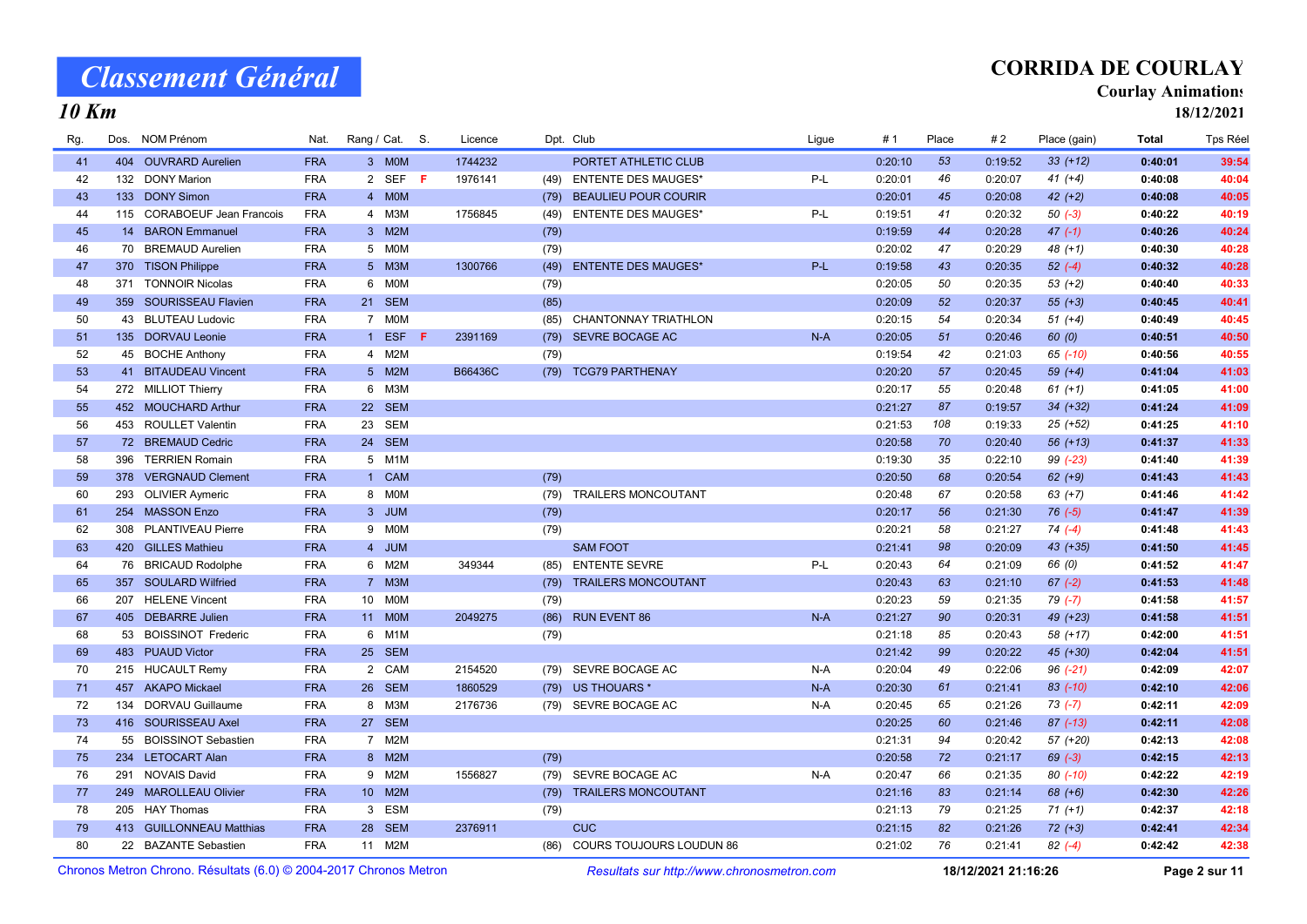10 Km

## CORRIDA DE COURLAY

#### Courlay Animations

18/12/2021

| Rg. |     | Dos. NOM Prénom            | Nat.       |                 | Rang / Cat. S. |    | Licence        |      | Dpt. Club                               | Ligue | #1      | Place | # 2     | Place (gain)  | <b>Total</b> | <b>Tps Réel</b> |
|-----|-----|----------------------------|------------|-----------------|----------------|----|----------------|------|-----------------------------------------|-------|---------|-------|---------|---------------|--------------|-----------------|
| 81  |     | 29 BERNARD Augustin        | <b>FRA</b> |                 | 2 M5M          |    |                |      |                                         |       | 0:21:01 | 74    | 0:21:42 | $85 (-7)$     | 0:42:43      | 42:41           |
| 82  |     | 83 BUFFARD Yannick         | <b>FRA</b> |                 | 3 M5M          |    | 1366794        |      | (79) SEVRE BOCAGE AC                    | $N-A$ | 0:20:59 | 73    | 0:21:48 | $89(-9)$      | 0:42:47      | 42:44           |
| 83  |     | 148 FROUIN Thierry         | <b>FRA</b> |                 | 12 M2M         |    | 15             |      | (79) BEAULIEU POUR COURIR               |       | 0:20:52 | 69    | 0:22:02 | $94 (-14)$    | 0:42:53      | 42:49           |
| 84  |     | 67 BOURREAU Alexandre      | <b>FRA</b> |                 | 12 M0M         |    |                | (79) |                                         |       | 0:21:12 | 78    | 0:21:46 | $86(-6)$      | 0:42:57      | 42:51           |
| 85  |     | 90 CASSIN Luc              | <b>FRA</b> |                 | 29 SEM         |    | B65171C0020485 |      | (17) LA ROCHELLE TRIATHLON              |       | 0:21:27 | 88    | 0:21:32 | $77 (+3)$     | 0:42:58      | 42:51           |
| 86  |     | 475 BOZIREAU Maxime        | <b>FRA</b> |                 | 5 JUM          |    |                |      |                                         |       | 0:21:27 | 91    | 0:21:35 | $78 (+5)$     | 0:43:02      | 42:55           |
| 87  |     | 476 GREAU Maxime           | <b>FRA</b> |                 | 30 SEM         |    | 2213069        |      | (79) SEVRE BOCAGE AC                    | $N-A$ | 0:22:03 | 114   | 0:21:00 | 64 (+27)      | 0:43:02      | 42:54           |
| 88  |     | 419 TALBOT Lilian          | <b>FRA</b> |                 | 13 M0M         |    |                |      |                                         |       | 0:21:13 | 80    | 0:21:52 | $91 (-8)$     | 0:43:05      | 43:02           |
| 89  |     | 194 GUILLEMENT Mylene      | <b>FRA</b> | 3 <sup>7</sup>  | <b>SEF</b>     | F. | 2181072        | (85) | <b>ENTENTE SEVRE</b>                    | P-L   | 0:21:28 | 93    | 0:21:38 | $81 (+4)$     | 0:43:06      | 43:01           |
| 90  |     | 141 EFFRAY Alex            | <b>FRA</b> |                 | 31 SEM         |    |                | (86) |                                         |       | 0:20:30 | 62    | 0:22:41 | $120(-28)$    | 0:43:11      | 43:09           |
| 91  |     | 345 ROUTHIAU Frederic      | <b>FRA</b> |                 | 9 M3M          |    | 1795708        | (85) | <b>ENTENTE SEVRE</b>                    | $P-L$ | 0:21:02 | 75    | 0:22:14 | $103$ (-16)   | 0:43:15      | 43:09           |
| 92  |     | 47 BODIN Franck            | <b>FRA</b> |                 | 32 SEM         |    |                | (79) | ES BEAULIEU BREUIL                      |       | 0:21:25 | 86    | 0:21:52 | $90 (-6)$     | 0:43:16      | 43:05           |
| 93  |     | 377 VERGNAUD Baptiste      | <b>FRA</b> |                 | 6 JUM          |    |                | (79) |                                         |       | 0:21:33 | 95    | 0:21:47 | $88 (+2)$     | 0:43:20      | 43:10           |
| 94  |     | 113 CONTANT Yohann         | <b>FRA</b> | $7\overline{ }$ | M1M            |    |                | (79) |                                         |       | 0:22:04 | 115   | 0:21:18 | $70 (+21)$    | 0:43:21      | 43:11           |
| 95  |     | 2 ALONSO Pierre            | <b>FRA</b> |                 | 33 SEM         |    |                | (79) | <b>BEAULIEU POUR COURIR</b>             |       | 0:21:14 | 81    | 0:22:14 | $104$ $(-14)$ | 0:43:27      | 43:22           |
| 96  |     | 232 LAURET Cyrille         | <b>FRA</b> |                 | 10 M3M         |    | 410443         |      | (79) US THOUARS                         | $N-A$ | 0:20:58 | 71    | 0:22:30 | $110(-25)$    | 0:43:28      | 43:27           |
| 97  |     | 261 MENARD Romain          | <b>FRA</b> |                 | $34 - M$       |    |                | (79) |                                         |       | 0:21:27 | 89    | 0:22:04 | $95 (-8)$     | 0:43:30      | 43:27           |
| 98  |     | 390 BAUDRY Florent         | <b>FRA</b> |                 | 35 SEM         |    |                |      |                                         |       | 0:22:11 | 121   | 0:21:29 | 75 (+23)      | 0:43:40      | 43:26           |
| 99  |     | 362 TATESAUSSE Sylvie      | <b>FRA</b> |                 | 1 M3F          | F. |                |      | <b>TRAILERS MONCOUTANT</b>              |       | 0:21:28 | 92    | 0:22:13 | $102 (-7)$    | 0:43:41      | 43:35           |
| 100 |     | 30 BERNIER Mathieu         | <b>FRA</b> |                 | 8 M1M          |    |                |      | (79) TRAILERS MONCOUTANT                |       | 0:21:41 | 97    | 0:22:01 | $93 (-3)$     | 0:43:41      | 43:35           |
| 101 |     | 34 BICHOT Elodie           | <b>FRA</b> |                 | 1 M1F <b>F</b> |    | 2110445        |      | (79) SEVRE BOCAGE AC                    | $N-A$ | 0:21:44 | 100   | 0:22:12 | $100 (-1)$    | 0:43:56      | 43:52           |
| 102 |     | 230 LAUNAY Jacky           | <b>FRA</b> |                 | 3 M4M          |    |                | (79) |                                         |       | 0:21:39 | 96    | 0:22:23 | $107(-6)$     | 0:44:02      | 43:55           |
| 103 |     | 411 JARIAIS Alain          | <b>FRA</b> |                 | 4 M4M          |    | 690708         | (49) | <b>ENTENTE DES MAUGES*</b>              | $P-L$ | 0:21:47 | 104   | 0:22:25 | $108 (+1)$    | 0:44:11      | 44:09           |
| 104 |     | 103 CHIRON Christophe      | <b>FRA</b> |                 | 5 M4M          |    | A26821         |      | (79) SHARKS TRI 79                      |       | 0:21:47 | 103   | 0:22:31 | $111(-1)$     | 0:44:18      | 44:16           |
| 105 |     | 470 VIVION Teddy           | <b>FRA</b> | 36 <sup>°</sup> | <b>SEM</b>     |    |                |      |                                         |       | 0:22:40 | 136   | 0:21:42 | $84 (+31)$    | 0:44:21      | 44:07           |
| 106 | 465 | <b>BREMAUD Eric</b>        | <b>FRA</b> |                 | 11 M3M         |    |                |      |                                         |       | 0:21:49 | 105   | 0:22:36 | $115(-1)$     | 0:44:24      | 44:19           |
| 107 |     | 392 PRUDOMME Ferdinand     | <b>FRA</b> |                 | 7 JUM          |    | 2279134        | (79) | SEVRE BOCAGE AC                         | $N-A$ | 0:21:08 | 77    | 0:23:21 | $147$ $(-30)$ | 0:44:28      | 44:24           |
| 108 |     | 96 CHARGE Alexandre        | <b>FRA</b> |                 | 9 M1M          |    |                | (79) |                                         |       | 0:22:09 | 119   | 0:22:21 | $106 (+11)$   | 0:44:29      | 44:21           |
| 109 |     | 137 DRAPEAU Antoine        | <b>FRA</b> |                 | 14 MOM         |    |                | (79) |                                         |       | 0:21:47 | 102   | 0:22:46 | $124 (-7)$    | 0:44:32      | 44:28           |
| 110 |     | 283 NAULEAU Olivier        | <b>FRA</b> |                 | 10 M1M         |    |                | (79) |                                         |       | 0:21:58 | 110   | 0:22:37 | 118(0)        | 0:44:35      | 44:28           |
| 111 |     | 119 CROISE Philippe        | <b>FRA</b> |                 | 12 M3M         |    | 1315227        |      | (85) ENTENTE SEVRE                      | $P-L$ | 0:22:03 | 113   | 0:22:35 | $114 (+2)$    | 0:44:37      | 44:32           |
| 112 |     | 418 DUQUERROUX Vincent     | <b>FRA</b> |                 | 15 MOM         |    |                |      |                                         |       | 0:22:41 | 137   | 0:21:59 | $92 (+25)$    | 0:44:40      | 44:28           |
| 113 |     | 477 FORGERARD Willy        | <b>FRA</b> |                 | 16 M0M         |    |                |      |                                         |       | 0:21:45 | 101   | 0:22:56 | $129$ (-12)   | 0:44:41      | 44:33           |
| 114 |     | 340 ROUGER Marine          | <b>FRA</b> |                 | 4 SEF F        |    |                | (79) |                                         |       | 0:21:51 | 106   | 0:22:51 | $128(-8)$     | 0:44:41      | 44:37           |
| 115 |     | 252 MARTIN Jean Bernard    | <b>FRA</b> |                 | 6 M4M          |    | 1759151        |      | (49) S/L VIHIERS ATHLELYS DU VIHIERSOIS | $P-L$ | 0:22:30 | 129   | 0:22:13 | $101 (+14)$   | 0:44:42      | 44:30           |
| 116 |     | 99 CHARRIER Nicolas        | <b>FRA</b> | 37              | SEM            |    |                | (79) |                                         |       | 0:22:12 | 122   | 0:22:37 | $117 (+6)$    | 0:44:49      | 44:29           |
| 117 |     | 167 GIORDANO Melissa Julie | <b>FRA</b> |                 | 5 SEF F        |    | 2417248        |      | (79) SEVRE BOCAGE AC                    | $N-A$ | 0:21:52 | 107   | 0:22:58 | $131 (-10)$   | 0:44:50      | 44:47           |
| 118 |     | 318 QUINTY Aurelien        | <b>FRA</b> | 38              | <b>SEM</b>     |    |                | (79) |                                         |       | 0:22:35 | 131   | 0:22:19 | $105 (+13)$   | 0:44:53      | 44:45           |
| 119 |     | 278 MORISSET Julien        | <b>FRA</b> | 17 <sup>2</sup> | <b>MOM</b>     |    | 1991845        | (79) | SEVRE BOCAGE AC                         | $N-A$ | 0:22:38 | 132   | 0:22:27 | $109 (+13)$   | 0:45:05      | 44:56           |
| 120 |     | 333 RIGAULT Mickael        | <b>FRA</b> |                 | 11 M1M         |    | 2217282        |      | (79) US THOUARS                         | $N-A$ | 0:22:21 | 126   | 0:22:50 | $126 (+6)$    | 0:45:10      | 45:02           |

Chronos Metron Chrono. Résultats (6.0) © 2004-2017 Chronos Metron Resultats sur http://www.chronosmetron.com 18/12/2021 21:16:26 Page 3 sur 11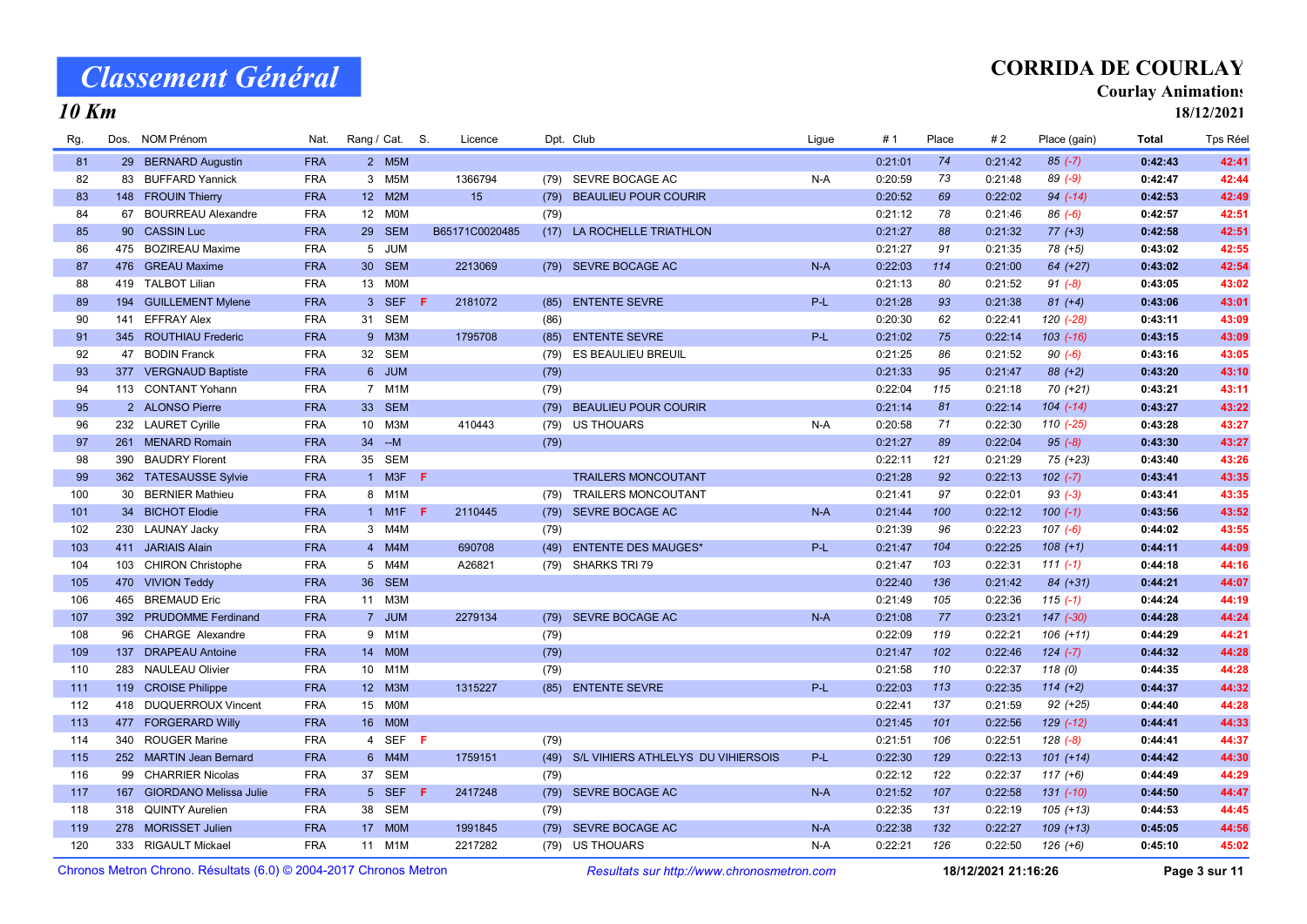## CORRIDA DE COURLAY

#### Courlay Animations

18/12/2021

### 10 Km

| Rg. |     | Dos. NOM Prénom                  | Nat.       | Rang / Cat. S.  |                  | Licence        |      | Dpt. Club                   | Lique | # 1     | Place | #2      | Place (gain)  | Total   | <b>Tps Réel</b> |
|-----|-----|----------------------------------|------------|-----------------|------------------|----------------|------|-----------------------------|-------|---------|-------|---------|---------------|---------|-----------------|
| 121 |     | 335 ROCHEREAU Nino               | <b>FRA</b> |                 | 3 CAM            |                | (79) |                             |       | 0:23:04 | 151   | 0:22:10 | $97 (+30)$    | 0:45:13 | 45:05           |
| 122 | 60  | <b>BONNEAU Olivier</b>           | <b>FRA</b> | 12 <sup>°</sup> | M <sub>1</sub> M |                | (79) |                             |       | 0:23:06 | 153   | 0:22:10 | $98 (+31)$    | 0:45:16 | 44:55           |
| 123 |     | 125 DEJARDINS Michael            | <b>FRA</b> |                 | 13 M1M           |                | (79) |                             |       | 0:22:02 | 111   | 0:23:16 | $139(-12)$    | 0:45:18 | 45:18           |
| 124 |     | 173 GODET Joel                   | <b>FRA</b> |                 | 4 M5M            |                |      |                             |       | 0:22:03 | 112   | 0:23:16 | 140 (-12)     | 0:45:18 | 45:13           |
| 125 |     | 408 CLERC Evan                   | <b>FRA</b> |                 | 4 CAM            |                |      |                             |       | 0:22:17 | 124   | 0:23:05 | $135(-1)$     | 0:45:22 | 45:18           |
| 126 |     | 228 LANDAIS Jerome               | <b>FRA</b> | 13              | M <sub>2</sub> M |                |      | (79) CHAP TRAILERS          |       | 0:22:50 | 141   | 0:22:32 | $112 (+15)$   | 0:45:22 | 45:13           |
| 127 |     | 174 GODET Sylvain                | <b>FRA</b> | 39              | <b>SEM</b>       |                | (79) |                             |       | 0:22:21 | 125   | 0:23:06 | $136(-2)$     | 0:45:26 | 45:21           |
| 128 |     | 185 GUERET Jean Marie            | <b>FRA</b> | 13 M3M          |                  |                | (79) |                             |       | 0:22:10 | 120   | 0:23:20 | $146(-8)$     | 0:45:29 | 45:18           |
| 129 |     | 33 BESSON Julien                 | <b>FRA</b> |                 | 18 M0M           |                | (85) |                             |       | 0:22:57 | 148   | 0:22:35 | $113 (+19)$   | 0:45:31 | 45:16           |
| 130 |     | 186 GUERET Olivier               | <b>FRA</b> | 14              | M2M              |                | (79) |                             |       | 0:22:51 | 144   | 0:22:42 | $121 (+14)$   | 0:45:33 | 45:25           |
| 131 |     | 387 VRIGNAUD Antoine             | <b>FRA</b> | 14              | M1M              |                | (79) | <b>BEAULIEU POUR COURIR</b> |       | 0:22:24 | 127   | 0:23:18 | $144(-4)$     | 0:45:42 | 45:42           |
| 132 | 168 | <b>GIRARDEAU Hubert</b>          | <b>FRA</b> | $\mathbf{1}$    | M6M              | 487506         | (85) | <b>ENTENTE SEVRE</b>        | P-L   | 0:22:27 | 128   | 0:23:17 | $142(-4)$     | 0:45:43 | 45:37           |
| 133 |     | 212 HERISSET Florian             | <b>FRA</b> | 40              | <b>SEM</b>       |                | (79) |                             |       | 0:21:56 | 109   | 0:23:52 | 172 (-24)     | 0:45:47 | 45:45           |
| 134 | 323 | RAMBAUD Maxime                   | <b>FRA</b> | 41              | <b>SEM</b>       |                | (79) |                             |       | 0:22:33 | 130   | 0:23:16 | $141 (-4)$    | 0:45:49 | 45:44           |
| 135 |     | 214 HUCAULT Etienne              | <b>FRA</b> | 15              | M2M              | 1770310        |      | (79) SEVRE BOCAGE AC        | $N-A$ | 0:22:49 | 139   | 0:23:02 | $132 (+4)$    | 0:45:50 | 45:45           |
| 136 |     | 89 CARTIER Romain                | <b>FRA</b> | 19              | <b>MOM</b>       |                |      |                             |       | 0:22:14 | 123   | 0:23:37 | 162 (-13)     | 0:45:51 | 45:45           |
| 137 |     | 365 THEVENET Fabrice             | <b>FRA</b> |                 | 15 M1M           | 2338753        | (79) | SEVRE BOCAGE AC             | $N-A$ | 0:22:49 | 140   | 0:23:03 | $133 (+3)$    | 0:45:51 | 45:46           |
| 138 |     | 415 SOURISSEAU Jacques           | <b>FRA</b> |                 | 7 M4M            |                |      | <b>POMMERAIE</b>            |       | 0:22:08 | 118   | 0:23:51 | 171 (-20)     | 0:45:58 | 45:52           |
| 139 |     | 143 FAUCONNIER Martin            | <b>FRA</b> |                 | 4 ESM            |                | (85) |                             |       | 0:23:08 | 158   | 0:22:50 | $127 (+19)$   | 0:45:58 | 45:51           |
| 140 |     | 474 DRILLEAU Jean Francois       | <b>FRA</b> |                 | 14 M3M           |                |      |                             |       | 0:23:16 | 163   | 0:22:45 | 122 (+23)     | 0:46:00 | 45:50           |
| 141 |     | 104 CHIRON Gael                  | <b>FRA</b> |                 | 5 CAM            | A87409C        |      | (79) SHARKS TRI 79          |       | 0:21:17 | 84    | 0:24:47 | $208 (-57)$   | 0:46:03 | 46:02           |
| 142 | 32  | <b>BERTINEAU Sebastien</b>       | <b>FRA</b> | 16              | M2M              |                | (79) |                             |       | 0:23:14 | 161   | 0:22:50 | 125 (+19)     | 0:46:03 | 45:56           |
| 143 |     | 469 AUMOND Pierre                | <b>FRA</b> | 20 <sup>2</sup> | <b>MOM</b>       |                |      |                             |       | 0:22:39 | 133   | 0:23:27 | $153$ $(-10)$ | 0:46:05 | 45:59           |
| 144 |     | 204 HAY Sylvain                  | <b>FRA</b> |                 | 21 M0M           |                |      |                             |       | 0:22:39 | 134   | 0:23:27 | $154$ $(-10)$ | 0:46:05 | 45:59           |
| 145 |     | 251 MARQUOIS Valentin            | <b>FRA</b> | 42              | <b>SEM</b>       | $\overline{0}$ | (79) |                             |       | 0:23:30 | 177   | 0:22:40 | $119 (+32)$   | 0:46:10 | 45:57           |
| 146 |     | 169 GIRAUD Stephane              | <b>FRA</b> | 17              | M2M              |                |      |                             |       | 0:22:51 | 143   | 0:23:23 | $151(-3)$     | 0:46:13 | 46:03           |
| 147 |     | 383 VERGNAUD Remi                | <b>FRA</b> | 8 <sup>°</sup>  | M4M              |                | (79) |                             |       | 0:22:54 | 146   | 0:23:21 | $149(-1)$     | 0:46:15 | 46:05           |
| 148 |     | 21 BAUDU Maxime                  | <b>FRA</b> | 43              | <b>SEM</b>       |                | (79) |                             |       | 0:23:30 | 176   | 0:22:46 | 123 (+28)     | 0:46:15 | 46:09           |
| 149 |     | 260 MENARD Guy                   | <b>FRA</b> |                 | 9 M4M            | 2323224        |      | (79) SEVRE BOCAGE AC        | $N-A$ | 0:22:51 | 142   | 0:23:29 | $157(-7)$     | 0:46:19 | 46:15           |
| 150 |     | 412 MARQUEGNIES Sebastien        | <b>FRA</b> | 18              | M2M              |                |      |                             |       | 0:22:45 | 138   | 0:23:37 | 161 (-12)     | 0:46:21 | 46:15           |
| 151 |     | 65 BOUJU Damien                  | <b>FRA</b> | 22              | <b>MOM</b>       |                | (79) |                             |       | 0:23:45 | 182   | 0:22:37 | $116 (+31)$   | 0:46:21 | 46:09           |
| 152 | 129 | <b>DESHAYES Pierre Alexandre</b> | <b>FRA</b> | 44              | <b>SEM</b>       |                | (16) |                             |       | 0:22:06 | 116   | 0:24:17 | 190 (-36)     | 0:46:23 | 46:19           |
| 153 |     | 17 BAUDRY Christian              | <b>FRA</b> |                 | 5 M5M            |                | (79) |                             |       | 0:23:03 | 150   | 0:23:22 | $150(-3)$     | 0:46:25 | 46:21           |
| 154 |     | 18 BAUDRY Maryline               | <b>FRA</b> |                 | 1 M4F <b>F</b>   | 1073413        | (79) | SEVRE BOCAGE AC             | N-A   | 0:23:07 | 155   | 0:23:24 | $152 (+1)$    | 0:46:30 | 46:21           |
| 155 |     | 227 LAMIRE Stephane              | <b>FRA</b> |                 | 10 M4M           | 1916369        |      | (79) SEVRE BOCAGE AC        | $N-A$ | 0:23:07 | 156   | 0:23:28 | $156 (+1)$    | 0:46:35 | 46:26           |
| 156 |     | 229 LANOUE Rodolphe              | <b>FRA</b> | 15              | МЗМ              |                |      |                             |       | 0:23:19 | 166   | 0:23:18 | 143 (+10)     | 0:46:36 | 46:26           |
| 157 |     | 35 BILLON Thierry                | <b>FRA</b> | 19 <sup>°</sup> | M2M              |                |      |                             |       | 0:23:06 | 152   | 0:23:32 | $159(-5)$     | 0:46:38 | 46:27           |
| 158 |     | 273 MONNET Gilles                | <b>FRA</b> |                 | 6 M5M            | 694782         | (79) | SEVRE BOCAGE AC             | N-A   | 0:22:59 | 149   | 0:23:41 | $164 (-9)$    | 0:46:39 | 46:34           |
| 159 |     | 279 MORISSET Thomas              | <b>FRA</b> |                 | 6 CAM            |                |      | (79) GJ COEUR DE BOCAGE     |       | 0:22:06 | 117   | 0:24:33 | $200(-42)$    | 0:46:39 | 46:33           |
| 160 |     | 480 LAPIERRIERE David            | <b>FRA</b> |                 | 23 M0M           |                |      |                             |       | 0:22:55 | 147   | 0:23:47 | 169 (-13)     | 0:46:41 | 46:38           |

Chronos Metron Chrono. Résultats (6.0) © 2004-2017 Chronos Metron Resultats sur http://www.chronosmetron.com 18/12/2021 21:16:27 Page 4 sur 11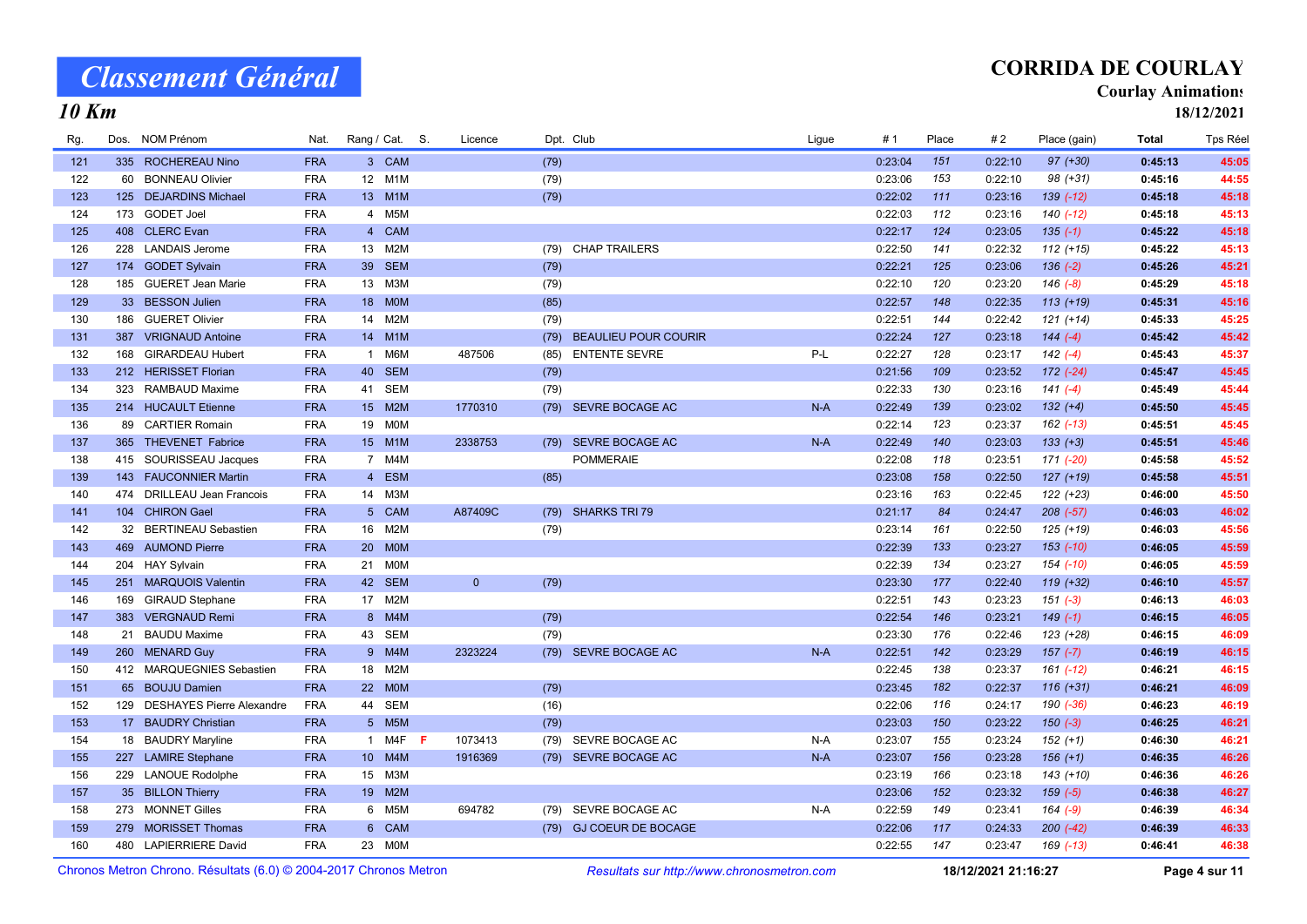## CORRIDA DE COURLAY

#### Courlay Animations

18/12/2021

### 10 Km

| Rg. | Dos. NOM Prénom        | Nat.       | Rang / Cat. S.  |                        |     | Licence |      | Dpt. Club                  | Ligue | #1      | Place | #2      | Place (gain)  | Total   | Tps Réel |
|-----|------------------------|------------|-----------------|------------------------|-----|---------|------|----------------------------|-------|---------|-------|---------|---------------|---------|----------|
| 161 | 271 MICHY Pascal       | <b>FRA</b> |                 | 16 M3M                 |     | 2317139 |      | (79) US THOUARS            | $N-A$ | 0:23:46 | 184   | 0:22:56 | $130 (+23)$   | 0:46:42 | 46:22    |
| 162 | 28 BERNARD Alain       | <b>FRA</b> |                 | 7 M5M                  |     | 824066  |      | (85) ENTENTE SEVRE         | P-L   | 0:23:11 | 160   | 0:23:31 | $158(-2)$     | 0:46:42 | 46:37    |
| 163 | 102 CHEVALLET Romain   | <b>FRA</b> |                 | 45 -- M                |     |         |      |                            |       | 0:22:39 | 135   | 0:24:07 | 183 (-28)     | 0:46:46 | 46:32    |
| 164 | 454 BONDU Francois     | <b>FRA</b> | 46              | <b>SEM</b>             |     |         |      |                            |       | 0:23:29 | 175   | 0:23:19 | $145 (+11)$   | 0:46:48 | 46:32    |
| 165 | 376 VERGNAUD Alexis    | <b>FRA</b> |                 | 47 SEM                 |     |         | (79) |                            |       | 0:23:09 | 159   | 0:23:46 | $168(-6)$     | 0:46:54 | 46:45    |
| 166 | 290 NORMAND Aimie      | <b>FRA</b> |                 | 2 MOF                  | -F. | 2063081 | (85) | <b>ENTENTE SEVRE</b>       | P-L   | 0:23:18 | 165   | 0:23:42 | $165(-1)$     | 0:46:59 | 46:53    |
| 167 | 107 CLERTEAU Berangere | <b>FRA</b> |                 | 6 SEF                  | F   | 443022  | (49) | <b>ENTENTE DES MAUGES*</b> | $P-L$ | 0:23:06 | 154   | 0:23:54 | $174$ $(-13)$ | 0:47:00 | 46:56    |
| 168 | 69 BREC Freddy         | <b>FRA</b> |                 | 20 M2M                 |     |         | (79) |                            |       | 0:23:28 | 171   | 0:23:34 | $160 (+3)$    | 0:47:01 | 46:56    |
| 169 | 172 GODET Cecile       | <b>FRA</b> |                 | 7 SEF F                |     |         |      |                            |       | 0:23:20 | 167   | 0:23:43 | $167$ (-2)    | 0:47:03 | 46:56    |
| 170 | 417 TOUTLEMONDE Victor | <b>FRA</b> |                 | 48 SEM                 |     |         |      |                            |       | 0:23:08 | 157   | 0:24:01 | 177 (-13)     | 0:47:08 | 46:59    |
| 171 | 40 BITAUDEAU Sonia     | <b>FRA</b> |                 | 2 M <sub>1</sub> F $F$ |     |         |      | (79) JOG GATINE            |       | 0:23:28 | 172   | 0:23:42 | $166 (+1)$    | 0:47:10 | 47:00    |
| 172 | 78 BROSSARD Adrien     | <b>FRA</b> |                 | 8 JUM                  |     |         | (79) |                            |       | 0:23:27 | 170   | 0:23:50 | $170(-2)$     | 0:47:16 | 47:09    |
| 173 | 297 PAILLOUX Frederic  | <b>FRA</b> |                 | 17 M3M                 |     | 1970018 | (79) | SEVRE BOCAGE AC            | $N-A$ | 0:23:57 | 189   | 0:23:21 | $148 (+16)$   | 0:47:18 | 47:12    |
| 174 | 52 BOISSINOT David     | <b>FRA</b> | 24              | <b>MOM</b>             |     |         | (79) |                            |       | 0:24:15 | 199   | 0:23:05 | 134 (+25)     | 0:47:19 | 46:56    |
| 175 | 108 CLISSON Julien     | <b>FRA</b> | 25              | <b>MOM</b>             |     |         | (79) | <b>JOG GATINE</b>          |       | 0:23:28 | 173   | 0:23:52 | $173(-2)$     | 0:47:20 | 47:12    |
| 176 | 455 GIRAUD Franck      | <b>FRA</b> | 21              | M <sub>2</sub> M       |     | 2176733 | (79) | SEVRE BOCAGE AC            | N-A   | 0:23:16 | 162   | 0:24:05 | $181(-14)$    | 0:47:20 | 47:13    |
| 177 | 196 GUILLOT Cellia     | <b>FRA</b> |                 | $2$ M <sub>3</sub> F   | -F  | 1699539 | (79) | SEVRE BOCAGE AC            | $N-A$ | 0:23:16 | 164   | 0:24:05 | 182 (-13)     | 0:47:20 | 47:11    |
| 178 | 131 DEVAUD Gaspard     | <b>FRA</b> | 49              | <b>SEM</b>             |     |         | (75) |                            |       | 0:24:14 | 196   | 0:23:07 | 137 (+18)     | 0:47:21 | 47:04    |
| 179 | 123 DEBARRE Yannick    | <b>FRA</b> |                 | 18 M3M                 |     | 2244815 | (79) | <b>SEVRE BOCAGE AC</b>     | $N-A$ | 0:23:55 | 188   | 0:23:27 | $155 (+9)$    | 0:47:22 | 47:22    |
| 180 | 201 GUYOCHET Laura     | <b>FRA</b> |                 | 8 SEF F                |     |         | (91) |                            |       | 0:24:14 | 197   | 0:23:10 | $138 (+17)$   | 0:47:24 | 47:08    |
| 181 | 88 CARLIER Vincent     | <b>FRA</b> |                 | 22 M2M                 |     | 2417145 |      | (79) SEVRE BOCAGE AC       | $N-A$ | 0:23:36 | 179   | 0:24:02 | $179(-2)$     | 0:47:37 | 47:29    |
| 182 | 93 CHALON Claire       | <b>FRA</b> |                 | 3 M3F <b>F</b>         |     |         |      |                            |       | 0:23:45 | 183   | 0:24:01 | $178 (+1)$    | 0:47:46 | 47:38    |
| 183 | 375 VERGER Laurent     | <b>FRA</b> |                 | 11 M4M                 |     |         |      |                            |       | 0:22:52 | 145   | 0:25:09 | $225$ $(-38)$ | 0:48:01 | 47:51    |
| 184 | 210 HERAULT Fabien     | <b>FRA</b> | 50              | <b>SEM</b>             |     |         | (79) |                            |       | 0:23:53 | 186   | 0:24:10 | $184 (+2)$    | 0:48:03 | 47:52    |
| 185 | 71 BREMAUD Baptiste    | <b>FRA</b> | 51              | <b>SEM</b>             |     | $\sim$  | (79) |                            |       | 0:23:53 | 185   | 0:24:16 | 188(0)        | 0:48:08 | 47:57    |
| 186 | 177 GOURDON Camille    | <b>FRA</b> | 9               | SEF F                  |     |         | (79) |                            |       | 0:24:15 | 198   | 0:24:03 | 180 (+12)     | 0:48:17 | 48:00    |
| 187 | 319 QUIQUELY Joel      | <b>FRA</b> |                 | 12 M4M                 |     | 1674479 | (79) | <b>CA PARTHENAY</b>        | $N-A$ | 0:24:45 | 210   | 0:23:37 | $163 (+23)$   | 0:48:22 | 48:14    |
| 188 | 299 PAINEAU Baptiste   | <b>FRA</b> | 52              | <b>SEM</b>             |     |         | (79) |                            |       | 0:23:36 | 178   | 0:24:48 | $210(-10)$    | 0:48:24 | 48:17    |
| 189 | 211 HERAULT Maxime     | <b>FRA</b> |                 | 53 SEM                 |     |         | (33) |                            |       | 0:23:37 | 181   | 0:24:50 | $212 (-8)$    | 0:48:26 | 48:20    |
| 190 | 1 ALAIN Michel         | <b>FRA</b> |                 | 8 M5M                  |     | 229777  | (85) | <b>ENTENTE SEVRE</b>       | P-L   | 0:23:57 | 190   | 0:24:32 | 198 (0)       | 0:48:29 | 48:17    |
| 191 | 236 LIAIGRE Jeremy     | <b>FRA</b> | 26              | <b>MOM</b>             |     |         | (79) |                            |       | 0:24:11 | 195   | 0:24:19 | $191 (+4)$    | 0:48:30 | 48:21    |
| 192 | 258 MENANTEAU Alexis   | <b>FRA</b> | 54              | <b>SEM</b>             |     |         | (79) | TRAILERS MONCOUTANT        |       | 0:24:15 | 200   | 0:24:16 | $189 (+8)$    | 0:48:31 | 48:24    |
| 193 | 139 DUJOUR Freddy      | <b>FRA</b> |                 | 23 M2M                 |     |         |      | (79) TRAILERS MONCOUTANT   |       | 0:24:35 | 205   | 0:23:57 | $176 (+12)$   | 0:48:31 | 48:20    |
| 194 | 360 SOURISSEAU Nicole  | <b>FRA</b> | $\overline{1}$  | M5F                    | -F  |         |      |                            |       | 0:23:58 | 191   | 0:24:40 | $202 (-3)$    | 0:48:38 | 48:31    |
| 195 | 75 BRETAUDEAU David    | <b>FRA</b> | 19              | M3M                    |     |         | (79) | <b>CHAP TRAILERS</b>       |       | 0:23:54 | 187   | 0:24:49 | $211 (-8)$    | 0:48:42 | 48:34    |
| 196 | 311 POITIERS Eric      | <b>FRA</b> | 13              | M4M                    |     |         | (85) |                            |       | 0:24:16 | 202   | 0:24:29 | $196 (+6)$    | 0:48:44 | 48:32    |
| 197 | 255 MASTEAU Jordan     | <b>FRA</b> |                 | 27 MOM                 |     |         | (79) |                            |       | 0:23:29 | 174   | 0:25:18 | $235$ $(-23)$ | 0:48:47 | 48:36    |
| 198 | 346 ROUTHIAU Sophie    | <b>FRA</b> |                 | 4 M3F                  | -F  | 1967248 |      | (85) ENTENTE SEVRE         | P-L   | 0:23:36 | 180   | 0:25:17 | $231$ (-18)   | 0:48:53 | 48:47    |
| 199 | 467 TRIT Justine       | <b>FRA</b> | 10 <sup>1</sup> | SEF F                  |     |         |      |                            |       | 0:24:24 | 204   | 0:24:32 | $199 (+5)$    | 0:48:56 | 48:39    |
| 200 | 203 HAY Mathieu        | <b>FRA</b> |                 | 16 M1M                 |     |         |      |                            |       | 0:23:59 | 192   | 0:25:04 | $221 (-8)$    | 0:49:03 | 48:48    |
|     |                        |            |                 |                        |     |         |      |                            |       |         |       |         |               |         |          |

Chronos Metron Chrono. Résultats (6.0) © 2004-2017 Chronos Metron Resultats sur http://www.chronosmetron.com 18/12/2021 21:16:27 Page 5 sur 11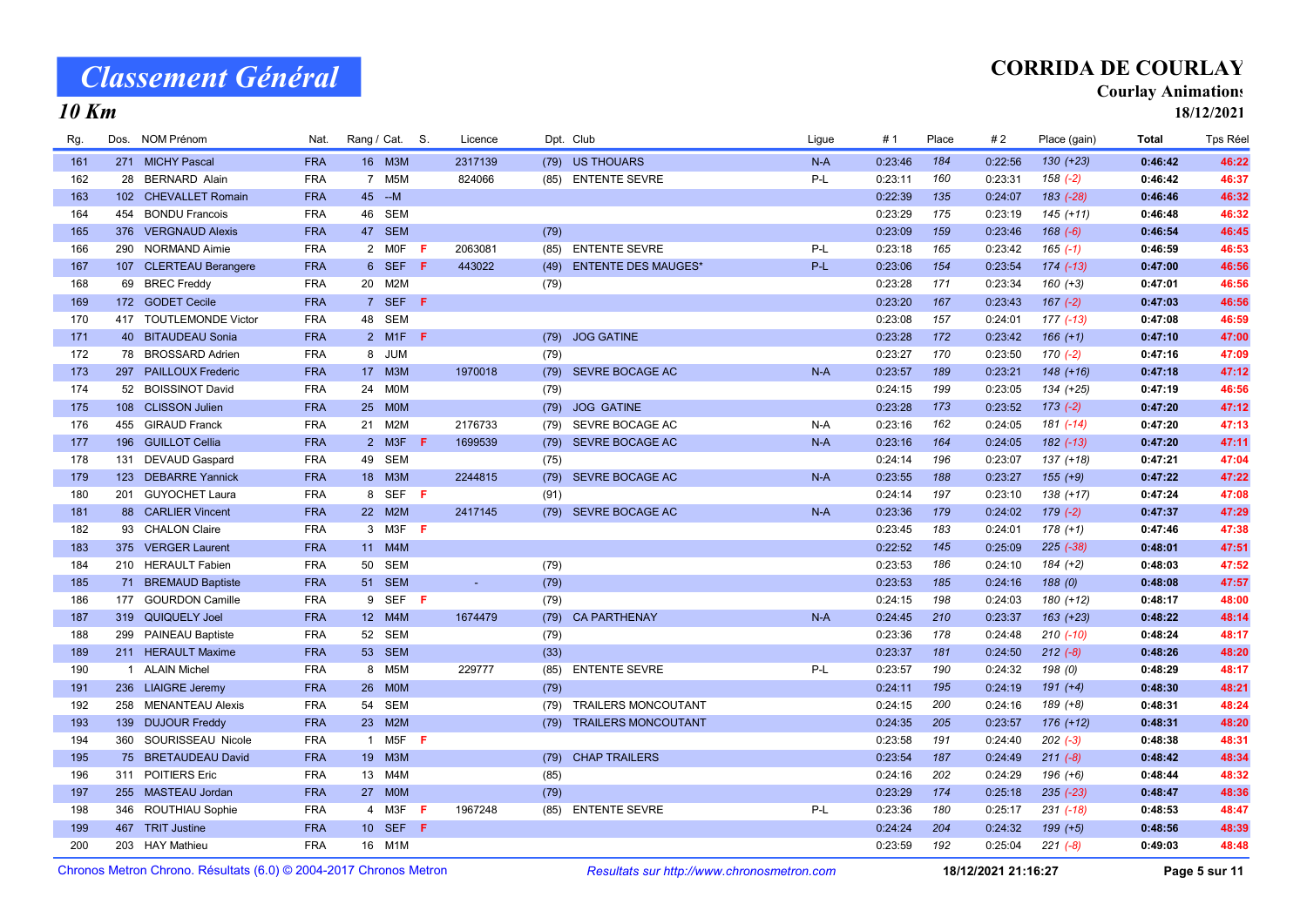10 Km

## CORRIDA DE COURLAY

#### Courlay Animations

18/12/2021

| Rg. |     | Dos. NOM Prénom         | Nat.       | Rang / Cat. S.  |                  |   | Licence |      | Dpt. Club                                | Ligue | #1      | Place | #2      | Place (gain)  | Total   | Tps Réel |
|-----|-----|-------------------------|------------|-----------------|------------------|---|---------|------|------------------------------------------|-------|---------|-------|---------|---------------|---------|----------|
| 201 |     | 184 GUENEAU Coralie     | <b>FRA</b> |                 | 11 SEF F         |   |         | (79) |                                          |       | 0:24:43 | 207   | 0:24:22 | $194 (+6)$    | 0:49:05 | 48:56    |
| 202 |     | 337 ROGEON Francky      | <b>FRA</b> |                 | 17 M1M           |   | A26827C |      | (79) SHARKS TRI TEAM                     |       | 0:23:26 | 169   | 0:25:46 | $251$ (-33)   | 0:49:11 | 49:10    |
| 203 |     | 482 BILLY Jean Francois | <b>FRA</b> | 24              | M2M              |   |         |      |                                          |       | 0:24:20 | 203   | 0:24:54 | 215(0)        | 0:49:14 | 49:08    |
| 204 |     | 239 LOGERAIS Didier     | <b>FRA</b> | 14              | M4M              |   | 2030738 |      | (85) S/L A.B.V. POUZAUGES                | $P-L$ | 0:24:02 | 193   | 0:25:22 | $237 (-11)$   | 0:49:24 | 49:17    |
| 205 |     | 231 LAUNAY Stanislas    | <b>FRA</b> |                 | 55 SEM           |   |         | (79) |                                          |       | 0:25:30 | 245   | 0:23:56 | $175 (+40)$   | 0:49:26 | 49:06    |
| 206 |     | 16 BAUDOUIN Christian   | <b>FRA</b> |                 | 15 M4M           |   |         | (79) |                                          |       | 0:24:16 | 201   | 0:25:12 | $228(-5)$     | 0:49:27 | 49:17    |
| 207 |     | 57 BONNEAU Franck       | <b>FRA</b> |                 | 16 M4M           |   |         | (79) | <b>TRAILERS MONCOUTANT</b>               |       | 0:24:54 | 216   | 0:24:36 | $201 (+9)$    | 0:49:29 | 49:13    |
| 208 |     | 66 BOUJU Rudy           | <b>FRA</b> | 56              | <b>SEM</b>       |   |         | (79) |                                          |       | 0:23:24 | 168   | 0:26:15 | $268$ $(-40)$ | 0:49:39 | 49:32    |
| 209 |     | 305 PETIT Eliot         | <b>FRA</b> | 5 <sup>5</sup>  | <b>ESM</b>       |   |         |      |                                          |       | 0:24:03 | 194   | 0:25:47 | $252 (-15)$   | 0:49:50 | 49:39    |
| 210 |     | 155 GACHIGNARD Caroline | <b>FRA</b> |                 | 3 M1F <b>F</b>   |   |         |      |                                          |       | 0:25:04 | 222   | 0:24:48 | $209 (+12)$   | 0:49:51 | 49:41    |
| 211 |     | 288 NOMBALAY Wilfried   | <b>FRA</b> |                 | 25 M2M           |   |         | (79) | <b>BEAULIEU POUR COURIR</b>              |       | 0:24:51 | 212   | 0:25:01 | $218 (+1)$    | 0:49:52 | 49:38    |
| 212 |     | 181 GRIGNON Paul        | <b>FRA</b> | 6               | ESM              |   |         | (79) |                                          |       | 0:24:56 | 218   | 0:24:56 | $217 (+6)$    | 0:49:52 | 49:39    |
| 213 |     | 256 MAUPOINT Isabelle   | <b>FRA</b> | $\mathbf{1}$    | M2F              | F |         |      | (79) BEAULIEU POUR COURIR                |       | 0:24:54 | 217   | 0:25:04 | $220 (+4)$    | 0:49:57 | 49:44    |
| 214 |     | 331 REVEREAU Franck     | <b>FRA</b> | 18              | M1M              |   |         |      |                                          |       | 0:25:16 | 231   | 0:24:44 | $205 (+17)$   | 0:50:00 | 49:42    |
| 215 |     | 25 BEAUVOIS Lise        | <b>FRA</b> |                 | 4 M1F F          |   |         | (79) | <b>SEVRE BOCAGE AC</b>                   | $N-A$ | 0:25:42 | 254   | 0:24:20 | 192 (+39)     | 0:50:01 | 49:45    |
| 216 |     | 171 GOBIN Fabrice       | <b>FRA</b> | 26              | M2M              |   |         |      | (79) SEVRE BOCAGE AC                     | N-A   | 0:25:42 | 253   | 0:24:20 | 193 (+37)     | 0:50:01 | 49:45    |
| 217 |     | 326 REMAUD Thomas       | <b>FRA</b> |                 | 19 M1M           |   |         |      |                                          |       | 0:24:52 | 214   | 0:25:10 | $227 (-3)$    | 0:50:02 | 49:52    |
| 218 |     | 302 PERIDY Aurore       | <b>FRA</b> | 12              | SEF F            |   |         |      |                                          |       | 0:25:19 | 237   | 0:24:43 | $203 (+19)$   | 0:50:02 | 49:53    |
| 219 |     | 400 MAILLET Mathis      | <b>FRA</b> |                 | 7 CAM            |   |         |      |                                          |       | 0:25:51 | 265   | 0:24:12 | 186 (+46)     | 0:50:02 | 49:49    |
| 220 |     | 166 GINGREAU Guy        | <b>FRA</b> |                 | 2 M6M            |   | 719791  |      | (79) SEVRE BOCAGE AC                     | $N-A$ | 0:25:12 | 227   | 0:24:50 | $214 (+7)$    | 0:50:02 | 49:53    |
| 221 |     | 270 MICHY Melissa       | <b>FRA</b> |                 | 13 SEF <b>F</b>  |   | 1833018 |      | (79) US THOUARS                          | $N-A$ | 0:25:32 | 249   | 0:24:31 | 197 (+28)     | 0:50:03 | 49:43    |
| 222 |     | 68 BOUTET Amelie        | <b>FRA</b> | 14              | SEF F            |   |         | (79) |                                          |       | 0:24:53 | 215   | 0:25:13 | $229$ (-7)    | 0:50:06 | 49:56    |
| 223 |     | 451 LUMINEAU Antoine    | <b>FRA</b> |                 | 57 SEM           |   |         |      |                                          |       | 0:25:21 | 238   | 0:24:45 | $206 (+15)$   | 0:50:06 | 49:49    |
| 224 |     | 19 BAUDRY Romain        | <b>FRA</b> | 58              | <b>SEM</b>       |   |         | (49) |                                          |       | 0:25:21 | 239   | 0:24:45 | $207 (+15)$   | 0:50:06 | 50:06    |
| 225 |     | 321 RAGUENAUD Tony      | <b>FRA</b> |                 | 27 M2M           |   |         |      |                                          |       | 0:24:51 | 213   | 0:25:16 | $230 (-12)$   | 0:50:07 | 49:53    |
| 226 |     | 208 HENAUD Benoit       | <b>FRA</b> |                 | 20 M1M           |   |         | (79) |                                          |       | 0:25:56 | 270   | 0:24:11 | 185 (+44)     | 0:50:07 | 49:46    |
| 227 |     | 284 NAULEAU Wilfrid     | <b>FRA</b> | 20 <sup>2</sup> | M3M              |   |         | (79) |                                          |       | 0:25:56 | 268   | 0:24:12 | $187 (+41)$   | 0:50:08 | 49:45    |
| 228 |     | 128 DENIS Dominique     | <b>FRA</b> |                 | 21 M3M           |   | 2079397 |      | (79) SEVRE BOCAGE AC                     | $N-A$ | 0:25:14 | 228   | 0:24:56 | 216(0)        | 0:50:09 | 49:51    |
| 229 |     | 460 JAMIN Elie          | <b>FRA</b> |                 | 8 CAM            |   |         |      |                                          |       | 0:25:49 | 263   | 0:24:23 | $195 (+34)$   | 0:50:11 | 50:11    |
| 230 | 222 | <b>JOHANNET Morgane</b> | <b>FRA</b> | 3               | $MOF$ F          |   |         |      |                                          |       | 0:24:37 | 206   | 0:25:36 | $243 (-24)$   | 0:50:13 | 50:06    |
| 231 |     | 151 FUZEAU Anthony      | <b>FRA</b> |                 | 28 MOM           |   |         | (85) |                                          |       | 0:25:12 | 226   | 0:25:07 | $224 (-5)$    | 0:50:19 | 49:57    |
| 232 | 466 | <b>JAMIN Therese</b>    | <b>FRA</b> |                 | 5 M1F <b>F</b>   |   | 2382041 |      | <b>ENTENTE SEVRE</b>                     |       | 0:25:29 | 244   | 0:24:50 | $213 (+12)$   | 0:50:19 | 50:05    |
| 233 |     | 456 BAUDOUIN Adrien     | <b>FRA</b> |                 | 29 MOM           |   |         |      | $\star$                                  |       | 0:25:17 | 233   | 0:25:04 | 223(0)        | 0:50:21 | 50:00    |
| 234 |     | 122 DAUTANCOURT Gilles  | <b>FRA</b> | 9               | M <sub>5</sub> M |   |         | (79) |                                          |       | 0:24:45 | 211   | 0:25:42 | $250(-23)$    | 0:50:26 | 50:17    |
| 235 |     | 393 MARROLEAU Laetitia  | <b>FRA</b> | $6^{\circ}$     | M1F              | F |         |      | <b>TRAILERS MONCOUTANT</b>               |       | 0:25:15 | 230   | 0:25:18 | $234 (-5)$    | 0:50:33 | 50:19    |
| 236 |     | 154 GABILLY Laurent     | <b>FRA</b> | 21              | M1M              |   |         |      |                                          |       | 0:25:25 | 243   | 0:25:10 | $226 (+7)$    | 0:50:35 | 50:11    |
| 237 |     | 178 GRAVELEAU Luc       | <b>FRA</b> |                 | 17 M4M           |   | 1631864 |      | (79) SEVRE BOCAGE AC                     | $N-A$ | 0:25:32 | 247   | 0:25:04 | $222 (+10)$   | 0:50:35 | 50:27    |
| 238 |     | 459 LANDREAU Sonia      | <b>FRA</b> |                 | 2 M2F $F$        |   |         |      |                                          |       | 0:25:01 | 219   | 0:25:37 | 244 (-19)     | 0:50:37 | 50:28    |
| 239 |     | 192 GUILBAUD Cecile     | <b>FRA</b> |                 | 5 M3F <b>F</b>   |   | 1400136 |      | (79) CLUB ATHLETIQUE PARTHENAISIEN       |       | 0:25:11 | 224   | 0:25:27 | $241 (-15)$   | 0:50:38 | 50:31    |
| 240 |     | 74 BREMAUD Hugues       | <b>FRA</b> |                 | 22 M3M           |   | 2354236 |      | (95) S/L ENTENTE SPORTIVE NANTERRE ATHLE |       | 0:25:01 | 220   | 0:25:41 | 249 (-20)     | 0:50:42 | 50:30    |

Chronos Metron Chrono. Résultats (6.0) © 2004-2017 Chronos Metron Resultats sur http://www.chronosmetron.com 18/12/2021 21:16:27 Page 6 sur 11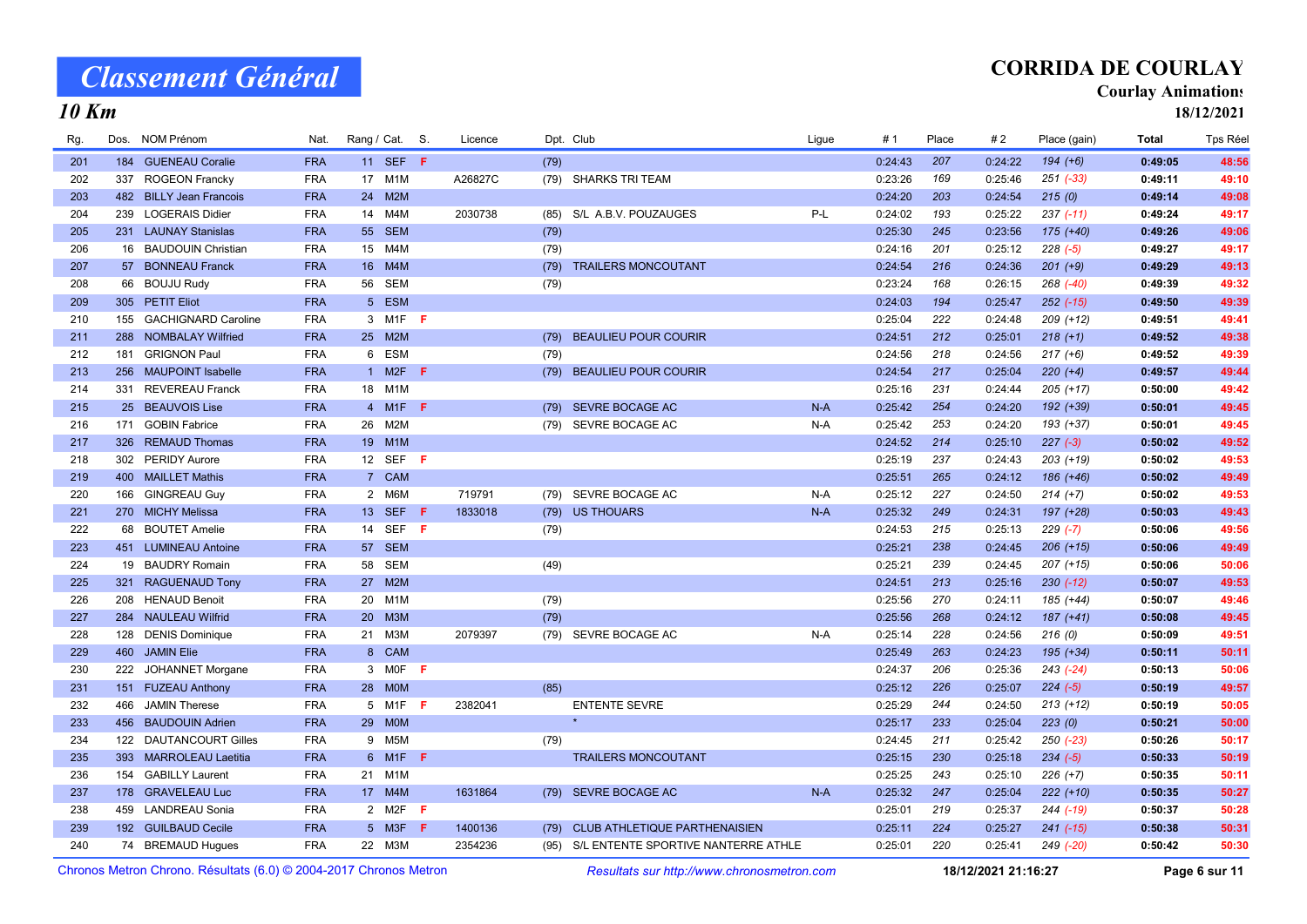10 Km

## CORRIDA DE COURLAY

#### Courlay Animations

18/12/2021

| Rg. |     | Dos. NOM Prénom          | Nat.       | Rang / Cat. S.                |     | Licence |      | Dpt. Club                   | Ligue | #1      | Place | # 2     | Place (gain)  | <b>Total</b> | <b>Tps Réel</b> |
|-----|-----|--------------------------|------------|-------------------------------|-----|---------|------|-----------------------------|-------|---------|-------|---------|---------------|--------------|-----------------|
| 241 |     | 367 THIBAULT Celine      | <b>FRA</b> | $7$ M <sub>1</sub> F $F$      |     |         |      | (79) TRAILERS MONCOUTANT    |       | 0:25:23 | 240   | 0:25:23 | $238(-1)$     | 0:50:46      | 50:33           |
| 242 |     | 217 HUGUET Charlie       | <b>FRA</b> | 10 M5M                        |     |         | (79) | US SAINT SAUVEUR            |       | 0:25:34 | 250   | 0:25:17 | $233 (+8)$    | 0:50:50      | 50:40           |
| 243 |     | 461 CHATAIGNER Sandrine  | <b>FRA</b> | 3 M2F <b>F</b>                |     |         |      | <b>TRAILERS MONCOUTANT</b>  |       | 0:25:35 | 251   | 0:25:22 | $236 (+8)$    | 0:50:56      | 50:42           |
| 244 |     | 361 TALBOT Frederic      | <b>FRA</b> | M <sub>2</sub> M<br>28        |     |         | (79) |                             |       | 0:25:56 | 269   | 0:25:04 | $219 (+25)$   | 0:51:00      | 50:38           |
| 245 |     | 106 CLERC Stephane       | <b>FRA</b> | M2M<br>29                     |     |         | (79) |                             |       | 0:25:03 | 221   | 0:26:00 | $261 (-24)$   | 0:51:03      | 50:51           |
| 246 |     | 145 FONTAINE Julie       | <b>FRA</b> | 8 M1F F                       |     |         |      |                             |       | 0:25:47 | 257   | 0:25:17 | $232 (+11)$   | 0:51:04      | 50:49           |
| 247 | 320 | <b>RABILLIER Pierre</b>  | <b>FRA</b> | 22 M1M                        |     |         | (85) |                             |       | 0:25:17 | 234   | 0:25:49 | $256$ $(-13)$ | 0:51:06      | 50:54           |
| 248 |     | 402 MARRILLAUD Nicolas   | <b>FRA</b> | 23<br>M1M                     |     |         |      |                             |       | 0:25:18 | 236   | 0:25:49 | $257$ $(-12)$ | 0:51:06      | 50:56           |
| 249 |     | 221 JAUD Mickael         | <b>FRA</b> | 24 M1M                        |     |         | (85) |                             |       | 0:25:31 | 246   | 0:25:36 | $242 (-3)$    | 0:51:06      | 50:46           |
| 250 |     | 277 MORISSET Gilles      | <b>FRA</b> | 23<br>МЗМ                     |     | 2103473 |      | (79) CA PARTHENAY           | $N-A$ | 0:25:17 | 232   | 0:25:52 | $260$ $(-18)$ | 0:51:08      | 50:59           |
| 251 |     | 472 GONARD Patrice       | <b>FRA</b> | 24 M3M                        |     |         |      |                             |       | 0:25:47 | 256   | 0:25:25 | $239 (+5)$    | 0:51:11      | 50:55           |
| 252 |     | 339 ROTUREAU Maryline    | <b>FRA</b> | 2 M <sub>5</sub> F            | - F | 207823  | (79) | SEVRE BOCAGE AC             | $N-A$ | 0:25:32 | 248   | 0:25:51 | $258(-4)$     | 0:51:22      | 51:12           |
| 253 |     | 410 HAY Christian        | <b>FRA</b> | 11 M5M                        |     |         | (79) | SEVRE BOCAGE AC             | $N-A$ | 0:25:48 | 259   | 0:25:40 | $248 (+6)$    | 0:51:28      | 51:09           |
| 254 |     | 300 PAQUEREAU Sandrine   | <b>FRA</b> | 4 M2F                         | - F | 1744085 |      | (79) SEVRE BOCAGE AC        | $N-A$ | 0:25:48 | 261   | 0:25:48 | $253 (+7)$    | 0:51:36      | 51:17           |
| 255 |     | 77 BRODEAU Laurent       | <b>FRA</b> | M3M<br>25                     |     | 152063  | (79) | SEVRE BOCAGE AC             | $N-A$ | 0:25:45 | 255   | 0:25:52 | 259(0)        | 0:51:36      | 51:18           |
| 256 |     | 82 BRUNET Raphael        | <b>FRA</b> | 26<br>МЗМ                     |     | 2083931 | (49) | <b>S/L VIHIERS ATHLELYS</b> | P-L   | 0:25:54 | 266   | 0:25:48 | 254 (+10)     | 0:51:41      | 51:29           |
| 257 |     | 225 L HOMMELET Philippe  | <b>FRA</b> | 12 M5M                        |     |         | (79) |                             |       | 0:25:54 | 267   | 0:25:48 | $255 (+10)$   | 0:51:42      | 51:29           |
| 258 |     | 332 RIBEAUDEAU Ronald    | <b>FRA</b> | 25<br>M1M                     |     | 2196657 | (79) | SEVRE BOCAGE AC             | $N-A$ | 0:24:45 | 209   | 0:27:02 | 287 (-49)     | 0:51:47      | 51:36           |
| 259 |     | 190 GUICHET Benoit       | <b>FRA</b> | 59<br><b>SEM</b>              |     |         | (79) |                             |       | 0:26:11 | 275   | 0:25:40 | $247 (+16)$   | 0:51:50      | 51:36           |
| 260 |     | 409 DROCHON Philippe     | <b>FRA</b> | M4M<br>18                     |     |         |      |                             |       | 0:25:41 | 252   | 0:26:17 | $269 (-8)$    | 0:51:57      | 51:42           |
| 261 |     | 38 BILLY Stephane        | <b>FRA</b> | 19 M4M                        |     |         |      |                             |       | 0:25:48 | 258   | 0:26:12 | $265 (-3)$    | 0:51:59      | 51:47           |
| 262 |     | 403 ROBIN Emilie         | <b>FRA</b> | 4 MOF F                       |     |         |      |                             |       | 0:26:34 | 287   | 0:25:26 | 240 (+25)     | 0:51:59      | 51:43           |
| 263 |     | 414 HAURET CLOS Benjamin | <b>FRA</b> | <b>MOM</b><br>30 <sup>°</sup> |     |         |      |                             |       | 0:25:15 | 229   | 0:26:45 | $275$ $(-34)$ | 0:52:00      | 51:44           |
| 264 |     | 421 PINEAU David         | <b>FRA</b> | M2M<br>30                     |     |         |      | <b>BEAULIEU POUR COURIR</b> |       | 0:25:05 | 223   | 0:26:56 | 284 (-41)     | 0:52:00      | 51:50           |
| 265 |     | 481 MARCHAND Nicolas     | <b>FRA</b> | 31<br><b>MOM</b>              |     |         |      |                             |       | 0:26:23 | 281   | 0:25:38 | $245 (+16)$   | 0:52:01      | 51:41           |
| 266 | 246 | MAROLLAUD Bastien        | <b>FRA</b> | <b>SEM</b><br>60              |     |         | (49) |                             |       | 0:25:17 | 235   | 0:26:45 | $276$ $(-31)$ | 0:52:02      | 51:47           |
| 267 |     | 248 MAROLLEAU David      | <b>FRA</b> | 31 M2M                        |     |         | (79) | <b>TRAILERS MONCOUTANT</b>  |       | 0:26:24 | 282   | 0:25:39 | $246 (+15)$   | 0:52:02      | 51:42           |
| 268 |     | 51 BOISSEAU Teddy        | <b>FRA</b> | <b>SEM</b><br>61              |     |         | (49) |                             |       | 0:25:24 | 242   | 0:26:52 | $280 (-26)$   | 0:52:16      | 52:10           |
| 269 |     | 50 BOISSEAU Patrick      | <b>FRA</b> | 27<br>M3M                     |     |         | (49) |                             |       | 0:25:24 | 241   | 0:26:53 | 281 (-28)     | 0:52:16      | 52:10           |
| 270 |     | 56 BOITEAU Margaux       | <b>FRA</b> | <b>SEF</b><br>15              | F.  |         | (79) |                             |       | 0:25:48 | 260   | 0:26:36 | $272$ (-10)   | 0:52:23      | 52:16           |
| 271 |     | 328 RENAULT Jeremy       | <b>FRA</b> | 9 JUM                         |     |         | (79) |                             |       | 0:24:44 | 208   | 0:28:12 | $333 (-63)$   | 0:52:56      | 52:52           |
| 272 |     | 314 PRIEGO Antoine       | <b>FRA</b> | 20 M4M                        |     |         | (79) |                             |       | 0:26:34 | 288   | 0:26:22 | $270 (+16)$   | 0:52:56      | 52:42           |
| 273 |     | 218 JADEAU Christian     | <b>FRA</b> | 28 M3M                        |     |         | (85) |                             |       | 0:25:48 | 262   | 0:27:10 | $292$ $(-11)$ | 0:52:58      | 52:46           |
| 274 |     | 397 JEANNEAU Claude      | <b>FRA</b> | 3 M6M                         |     | 229809  | (85) | <b>ENTENTE SEVRE</b>        | P-L   | 0:26:32 | 285   | 0:26:28 | $271 (+11)$   | 0:52:59      | 52:45           |
| 275 |     | 48 BODIN Melanie         | <b>FRA</b> | 2 ESF F                       |     |         | (85) |                             |       | 0:26:01 | 271   | 0:27:00 | $285 (-4)$    | 0:53:00      | 52:54           |
| 276 | 220 | <b>JARRY Amandine</b>    | <b>FRA</b> | 5 MOF                         | F   |         | (79) |                             |       | 0:26:15 | 276   | 0:27:04 | 289 (0)       | 0:53:18      | 53:06           |
| 277 |     | 289 NORCA Johanne        | <b>FRA</b> | 9 M1F                         | - F |         | (85) |                             |       | 0:26:19 | 279   | 0:27:03 | $288 (+2)$    | 0:53:22      | 53:01           |
| 278 |     | 306 PETIT Theo           | <b>FRA</b> | 7 ESM                         |     |         | (79) |                             |       | 0:27:15 | 305   | 0:26:10 | 263 (+27)     | 0:53:24      | 53:13           |
| 279 |     | 202 HAY David            | <b>FRA</b> | M3M<br>29                     |     | 1546537 | (79) | SEVRE BOCAGE AC             | $N-A$ | 0:26:16 | 277   | 0:27:11 | $296 (-2)$    | 0:53:26      | 53:16           |
| 280 |     | 484 MALINGE Mickael      | <b>FRA</b> | 32 M2M                        |     |         |      |                             |       | 0:27:14 | 304   | 0:26:14 | $266 (+24)$   | 0:53:27      | 53:03           |

Chronos Metron Chrono. Résultats (6.0) © 2004-2017 Chronos Metron Resultats sur http://www.chronosmetron.com 18/12/2021 21:16:27 Page 7 sur 11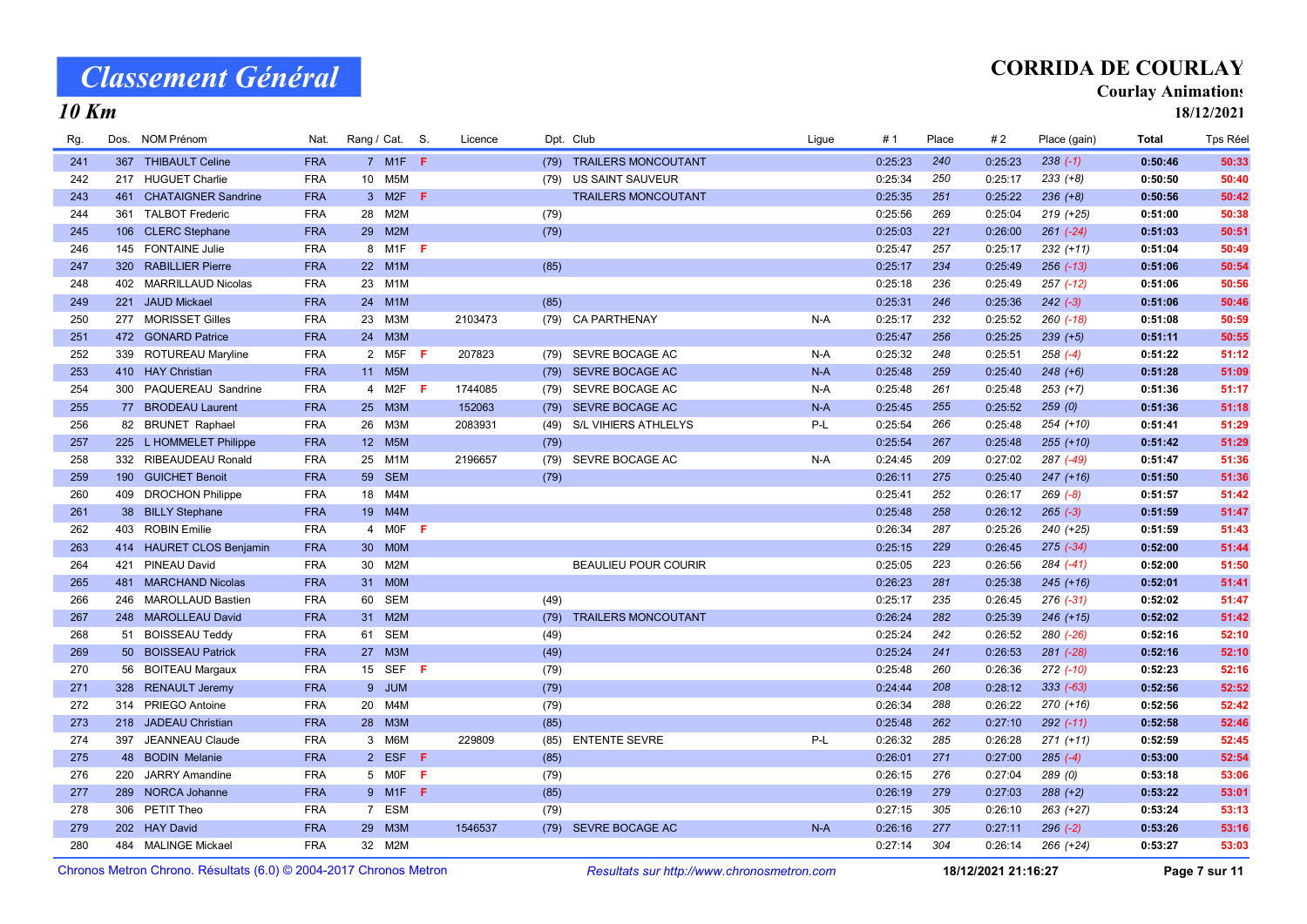## CORRIDA DE COURLAY

#### Courlay Animations

18/12/2021

### 10 Km

| Rg. |     | Dos. NOM Prénom          | Nat.       | Rang / Cat. S.  |                             |     | Licence |      | Dpt. Club                    | Ligue | #1      | Place | #2      | Place (gain)  | Total   | Tps Réel |
|-----|-----|--------------------------|------------|-----------------|-----------------------------|-----|---------|------|------------------------------|-------|---------|-------|---------|---------------|---------|----------|
| 281 |     | 130 DEVANNE David        | <b>FRA</b> |                 | 33 M2M                      |     |         | (79) |                              |       | 0:28:46 | 350   | 0:24:44 | $204 (+69)$   | 0:53:30 | 53:11    |
| 282 |     | 124 DEJARDINS Alain      | <b>FRA</b> | 4               | M6M                         |     |         | (79) |                              |       | 0:26:35 | 289   | 0:27:00 | 286 (+7)      | 0:53:34 | 53:26    |
| 283 |     | 180 GRELLIER Laetitia    | <b>FRA</b> |                 | 10 M1F                      | - F | 2264047 | (79) | SEVRE BOCAGE AC              | $N-A$ | 0:26:30 | 283   | 0:27:06 | 290(0)        | 0:53:36 | 53:23    |
| 284 |     | 347 ROY Jacky            | <b>FRA</b> | 34              | M2M                         |     |         | (79) |                              |       | 0:27:27 | 307   | 0:26:11 | 264 (+23)     | 0:53:37 | 53:21    |
| 285 |     | 146 FOUILLET Samuel      | <b>FRA</b> | 30 <sup>°</sup> | M3M                         |     |         | (79) |                              |       | 0:26:23 | 280   | 0:27:16 | $301 (-5)$    | 0:53:38 | 53:26    |
| 286 |     | 24 BEAUJAULT Sebastien   | <b>FRA</b> | 31              | M3M                         |     |         | (79) |                              |       | 0:27:33 | 315   | 0:26:07 | 262 (+29)     | 0:53:39 | 53:20    |
| 287 |     | 162 GERMAIN Pascal       | <b>FRA</b> |                 | 21 M4M                      |     | 694785  | (79) | SEVRE BOCAGE AC              | $N-A$ | 0:27:29 | 308   | 0:26:14 | $267 (+21)$   | 0:53:43 | 53:26    |
| 288 |     | 468 AUDREAU Marie        | <b>FRA</b> |                 | 6 MOF F                     |     |         |      |                              |       | 0:26:56 | 297   | 0:26:49 | $278 (+9)$    | 0:53:44 | 53:27    |
| 289 |     | 358 SOULARD Yolaine      | <b>FRA</b> |                 | 3 M <sub>5</sub> F <b>F</b> |     |         | (79) | <b>TRAILERS MONCOUTANT</b>   |       | 0:26:58 | 299   | 0:26:53 | $282 (+10)$   | 0:53:51 | 53:36    |
| 290 |     | 235 LIAIGRE Christian    | <b>FRA</b> |                 | 5 M6M                       |     |         |      | (79) LES TRAILERS MONCOUTANT |       | 0:26:56 | 298   | 0:26:56 | $283 (+8)$    | 0:53:51 | 53:36    |
| 291 |     | 364 TEXIER Laurent       | <b>FRA</b> | 35              | M2M                         |     |         | (79) |                              |       | 0:26:32 | 284   | 0:27:27 | $309 (-7)$    | 0:53:58 | 53:44    |
| 292 | 138 | <b>DRILLEAU Sabine</b>   | <b>FRA</b> | 5 <sup>5</sup>  | $M2F$ F                     |     |         | (79) |                              |       | 0:26:51 | 295   | 0:27:08 | $291 (+3)$    | 0:53:58 | 53:48    |
| 293 |     | 307 PLANTE Yannick       | <b>FRA</b> |                 | 62 SEM                      |     |         | (79) |                              |       | 0:25:50 | 264   | 0:28:21 | 342 (-29)     | 0:54:11 | 53:57    |
| 294 |     | 244 MANSARD Irene        | <b>FRA</b> | 22              | M4M                         |     |         | (85) |                              |       | 0:26:09 | 272   | 0:28:04 | 329 (-22)     | 0:54:12 | 54:09    |
| 295 |     | 237 LIAUD Julien         | <b>FRA</b> | 26              | M <sub>1</sub> M            |     |         |      |                              |       | 0:26:10 | 274   | 0:28:06 | $330 (-21)$   | 0:54:15 | 54:09    |
| 296 |     | 86 CAMENEN Olivier       | <b>FRA</b> | 23              | M4M                         |     |         | (79) |                              |       | 0:26:59 | 300   | 0:27:18 | $304 (+4)$    | 0:54:16 | 54:02    |
| 297 |     | 39 BISSELER Celine       | <b>FRA</b> |                 | 6 M3F                       | - F | 1041059 | (79) | SEVRE BOCAGE AC              | $N-A$ | 0:27:30 | 309   | 0:26:49 | $279 (+12)$   | 0:54:18 | 54:01    |
| 298 |     | 120 DARMAGNAC Arnaud     | <b>FRA</b> | 8               | <b>ESM</b>                  |     |         | (86) |                              |       | 0:27:06 | 302   | 0:27:17 | $303 (+4)$    | 0:54:22 | 53:55    |
| 299 |     | 473 THEILLET Francis     | <b>FRA</b> | 24              | M4M                         |     |         |      |                              |       | 0:26:33 | 286   | 0:27:53 | $324$ $(-13)$ | 0:54:26 | 54:15    |
| 300 |     | 9 AZEVEDO Jacques        | <b>FRA</b> | 32              | МЗМ                         |     | 2414184 | (79) | <b>CA PARTHENAY</b>          | N-A   | 0:26:19 | 278   | 0:28:08 | $331 (-22)$   | 0:54:26 | 54:17    |
| 301 |     | 191 GUIGNARD Brigitte    | <b>FRA</b> |                 | 6 M2F                       | F.  |         | (79) | <b>TEAM SPIRIT</b>           |       | 0:27:52 | 323   | 0:26:40 | $273 (+22)$   | 0:54:32 | 54:27    |
| 302 | 226 | <b>LALLEMAND Nicolas</b> | <b>FRA</b> | 36              | M2M                         |     |         | (79) | <b>TEAM SPIRIT</b>           |       | 0:27:52 | 321   | 0:26:41 | 274 (+19)     | 0:54:32 | 54:28    |
| 303 |     | 223 JOHANNET Violaine    | <b>FRA</b> |                 | 4 M <sub>5</sub> F          | -F  | 676811  | (79) | SEVRE BOCAGE AC              | $N-A$ | 0:27:10 | 303   | 0:27:27 | 308(0)        | 0:54:36 | 54:25    |
| 304 |     | 160 GEFFARD Nathalie     | <b>FRA</b> |                 | 2 M4F                       | F   | 1652628 | (79) | SEVRE BOCAGE AC              | N-A   | 0:27:31 | 310   | 0:27:11 | $297 (+6)$    | 0:54:41 | 54:26    |
| 305 |     | 287 NOIRAULT Christine   | <b>FRA</b> |                 | 3 M4F <b>F</b>              |     | 1634710 |      | (79) SEVRE BOCAGE AC         | $N-A$ | 0:27:32 | 314   | 0:27:10 | $293 (+9)$    | 0:54:42 | 54:27    |
| 306 |     | 158 GATARD Raymond       | <b>FRA</b> | 25              | M4M                         |     | 719790  | (79) | SEVRE BOCAGE AC              | N-A   | 0:27:32 | 313   | 0:27:11 | $294 (+7)$    | 0:54:42 | 54:24    |
| 307 |     | 238 LIAULT Alain         | <b>FRA</b> |                 | 6 M6M                       |     | 582330  | (79) | SEVRE BOCAGE AC              | $N-A$ | 0:27:32 | 312   | 0:27:11 | $295 (+5)$    | 0:54:42 | 54:26    |
| 308 |     | 267 METERON Emmanuel     | <b>FRA</b> | 26              | M4M                         |     |         | (79) |                              |       | 0:26:47 | 294   | 0:28:02 | $327$ (-14)   | 0:54:48 | 54:32    |
| 309 |     | 13 BARIBAULT Julien      | <b>FRA</b> |                 | 27 M1M                      |     |         | (79) |                              |       | 0:26:36 | 290   | 0:28:17 | $340$ (-19)   | 0:54:52 | 54:39    |
| 310 |     | 126 DEJARDINS Virginie   | <b>FRA</b> | $\overline{7}$  | MOF                         | -F  | 2403589 |      | (79) SEVRE BOCAGE AC         | N-A   | 0:26:45 | 293   | 0:28:12 | $334 (-17)$   | 0:54:57 | 54:49    |
| 311 |     | 407 TEMPEREAU Yannick    | <b>FRA</b> | 37              | M2M                         |     |         |      |                              |       | 0:27:54 | 326   | 0:27:17 | $302 (+15)$   | 0:55:10 | 54:52    |
| 312 | 401 | <b>GUILLOTEAU Didier</b> | <b>FRA</b> | 27              | M4M                         |     |         |      | <b>GIGOLAS</b>               |       | 0:27:52 | 322   | 0:27:22 | $306 (+10)$   | 0:55:13 | 54:55    |
| 313 |     | 97 CHARIE Sebastien      | <b>FRA</b> | 38              | M2M                         |     |         |      |                              |       | 0:26:52 | 296   | 0:28:24 | $344 (-17)$   | 0:55:15 | 55:01    |
| 314 |     | 344 ROUSSELOT Yannick    | <b>FRA</b> | 28              | M4M                         |     | 1901214 | (79) | SEVRE BOCAGE AC              | $N-A$ | 0:27:52 | 324   | 0:27:27 | $310 (+10)$   | 0:55:19 | 55:00    |
| 315 |     | 36 BILLY Aurelien        | <b>FRA</b> | 32 <sup>2</sup> | <b>MOM</b>                  |     |         | (79) |                              |       | 0:28:06 | 338   | 0:27:14 | $299 (+23)$   | 0:55:19 | 54:57    |
| 316 |     | 242 LUTRAND Ludovic      | <b>FRA</b> | 39              | M2M                         |     | 1826702 | (49) | <b>S/L VIHIERS</b>           | P-L   | 0:28:06 | 337   | 0:27:15 | $300 (+21)$   | 0:55:20 | 55:04    |
| 317 |     | 250 MARQUOIS Lionel      | <b>FRA</b> | 29              | M4M                         |     | 1436132 | (79) | SEVRE BOCAGE AC              | $N-A$ | 0:27:55 | 328   | 0:27:26 | $307 (+11)$   | 0:55:21 | 55:03    |
| 318 |     | 213 HEULIN Anthony       | <b>FRA</b> | 28              | M1M                         |     |         | (79) |                              |       | 0:27:53 | 325   | 0:27:30 | $314 (+7)$    | 0:55:23 | 55:10    |
| 319 |     | 46 BODET Thibault        | <b>FRA</b> |                 | 63 SEM                      |     |         | (79) |                              |       | 0:27:51 | 320   | 0:27:33 | $318 (+1)$    | 0:55:24 | 55:12    |
| 320 |     | 111 COMPAGNON Christine  | <b>FRA</b> |                 | 4 M4F F                     |     |         | (79) | <b>BEAULIEU POUR COURIR</b>  |       | 0:27:57 | 332   | 0:27:28 | $312 (+12)$   | 0:55:24 | 55:03    |
|     |     |                          |            |                 |                             |     |         |      |                              |       |         |       |         |               |         |          |

Chronos Metron Chrono. Résultats (6.0) © 2004-2017 Chronos Metron Resultats sur http://www.chronosmetron.com 18/12/2021 21:16:28 Page 8 sur 11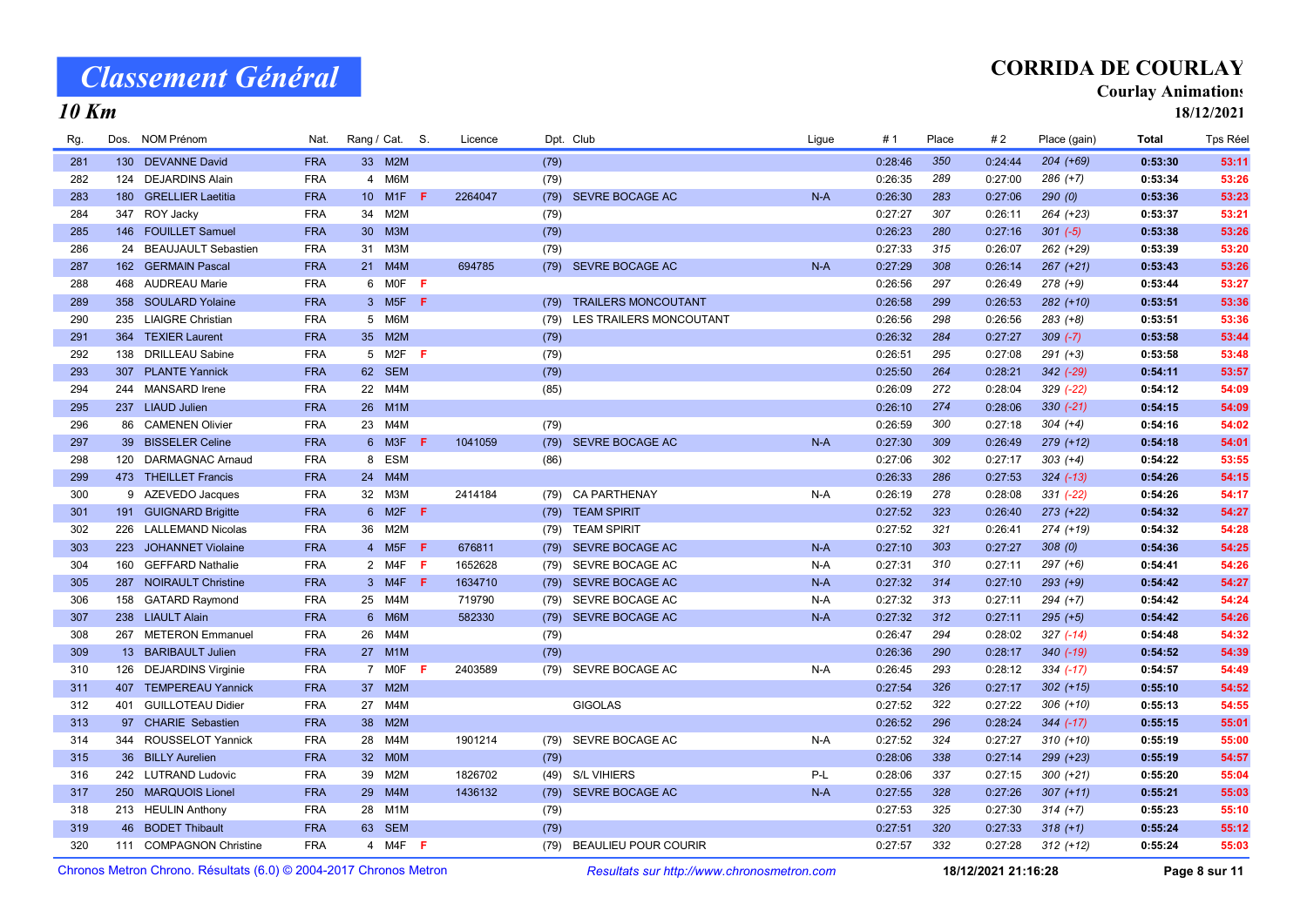## CORRIDA DE COURLAY

#### **Courlay Animations**

18/12/2021

| Rg. | Dos. | NOM Prénom                                                                                                                                                                                                                                                                                            | Nat.       |                 | Rang / Cat. S.   |     | Licence |      | Dpt. Club                     | Ligue | #1      | Place | #2      | Place (gain)  | <b>Total</b> | Tps Réel |
|-----|------|-------------------------------------------------------------------------------------------------------------------------------------------------------------------------------------------------------------------------------------------------------------------------------------------------------|------------|-----------------|------------------|-----|---------|------|-------------------------------|-------|---------|-------|---------|---------------|--------------|----------|
| 321 |      | 462 VERGNAUD Dominique                                                                                                                                                                                                                                                                                | <b>FRA</b> |                 | 33 M3M           |     |         |      | <b>FONTENAY TRIATHLON</b>     |       | 0:27:57 | 333   | 0:27:28 | $311 (+12)$   | 0:55:24      | 55:01    |
| 322 |      | 112 COMPAGNON Pascal                                                                                                                                                                                                                                                                                  | <b>FRA</b> | 30              | M4M              |     |         | (79) | <b>BEAULIEU POUR COURIR</b>   |       | 0:27:57 | 331   | 0:27:28 | $313 (+9)$    | 0:55:25      | 55:02    |
| 323 |      | 176 GOUIN Mickael                                                                                                                                                                                                                                                                                     | <b>FRA</b> |                 | 40 M2M           |     |         | (79) |                               |       | 0:26:37 | 291   | 0:28:52 | $350 (-32)$   | 0:55:29      | 55:05    |
| 324 |      | 303 PERION Celine                                                                                                                                                                                                                                                                                     | <b>FRA</b> |                 | 11 M1F <b>F</b>  |     |         |      |                               |       | 0:28:19 | 344   | 0:27:11 | 298 (+20)     | 0:55:30      | 55:07    |
| 325 |      | 94 CHAPUY Romuald                                                                                                                                                                                                                                                                                     | <b>FRA</b> | 34              | M3M              |     |         | (33) |                               |       | 0:27:24 | 306   | 0:28:08 | $332$ $(-19)$ | 0:55:31      | 55:07    |
| 326 |      | 276 MORISSET Angelique                                                                                                                                                                                                                                                                                | <b>FRA</b> | 12              | M1F              | - F |         |      |                               |       | 0:27:33 | 316   | 0:28:03 | $328$ $(-10)$ | 0:55:35      | 55:21    |
| 327 |      | 200 GUYOCHET Judith                                                                                                                                                                                                                                                                                   | <b>FRA</b> |                 | 16 SEF           | F   | 1753189 | (44) | <b>RCN</b>                    |       | 0:27:56 | 330   | 0:27:41 | $320 (+3)$    | 0:55:37      | 55:17    |
| 328 |      | 199 GUYOCHET Beatrice                                                                                                                                                                                                                                                                                 | <b>FRA</b> |                 | 7 M3F            | - F | 2119849 |      | (79) SEVRE BOCAGE AC          | $N-A$ | 0:27:56 | 329   | 0:27:41 | $321 (+1)$    | 0:55:37      | 55:17    |
| 329 |      | 216 HUCTEAU David                                                                                                                                                                                                                                                                                     | <b>FRA</b> |                 | 41 M2M           |     |         |      |                               |       | 0:29:20 | 365   | 0:26:45 | $277 (+36)$   | 0:56:05      | 55:41    |
| 330 |      | 348 ROY Lydie                                                                                                                                                                                                                                                                                         | <b>FRA</b> |                 | 7 M2F <b>F</b>   |     |         | (79) |                               |       | 0:27:32 | 311   | 0:28:35 | 346 (-19)     | 0:56:07      | 55:51    |
| 331 |      | 329 RENAULT Ludovic                                                                                                                                                                                                                                                                                   | <b>FRA</b> | 35 <sup>5</sup> | M3M              |     |         | (79) |                               |       | 0:26:38 | 292   | 0:29:34 | 354 (-39)     | 0:56:12      | 56:00    |
| 332 |      | 4 AUBINEAU Eric                                                                                                                                                                                                                                                                                       | <b>FRA</b> |                 | 13 M5M           |     |         | (79) |                               |       | 0:28:19 | 343   | 0:28:00 | $325 (+11)$   | 0:56:19      | 56:03    |
| 333 |      | 298 PAILLOUX Valerie                                                                                                                                                                                                                                                                                  | <b>FRA</b> |                 | 8 M3F            | F   |         | (79) |                               |       | 0:28:01 | 334   | 0:28:20 | $341 (+1)$    | 0:56:21      | 56:05    |
| 334 |      | 159 GAUFRETEAU Sebastien                                                                                                                                                                                                                                                                              | <b>FRA</b> | 42              | M <sub>2</sub> M |     |         |      |                               |       | 0:29:03 | 357   | 0:27:22 | $305 (+23)$   | 0:56:24      | 56:03    |
| 335 |      | 118 COUTAND Hugues                                                                                                                                                                                                                                                                                    | <b>FRA</b> |                 | 31 M4M           |     |         | (79) |                               |       | 0:28:16 | 341   | 0:28:12 | $335 (+6)$    | 0:56:28      | 56:12    |
| 336 | 127  | <b>DENIAU Melanie</b>                                                                                                                                                                                                                                                                                 | <b>FRA</b> | 13              | M1F              | -F  | 1823019 | (79) | SEVRE BOCAGE AC               | N-A   | 0:28:19 | 342   | 0:28:14 | $336 (+6)$    | 0:56:32      | 56:16    |
| 337 |      | 268 MICHEL Bertrand                                                                                                                                                                                                                                                                                   | <b>FRA</b> |                 | 14 M5M           |     |         | (79) | <b>AIRVAULT</b>               |       | 0:27:47 | 318   | 0:28:51 | 349 (-19)     | 0:56:38      | 56:18    |
| 338 |      | 342 ROUSSELOT Alain                                                                                                                                                                                                                                                                                   | <b>FRA</b> | 15              | M <sub>5</sub> M |     |         | (79) | <b>GIGOLOS</b>                |       | 0:28:13 | 340   | 0:28:27 | $345 (+2)$    | 0:56:39      | 56:20    |
| 339 |      | 338 ROTUREAU Hugues                                                                                                                                                                                                                                                                                   | <b>FRA</b> | 33              | <b>MOM</b>       |     |         | (79) |                               |       | 0:28:05 | 336   | 0:28:35 | $347 (-3)$    | 0:56:40      | 56:26    |
| 340 | 188  | <b>GUERINEAU Adeline</b>                                                                                                                                                                                                                                                                              | <b>FRA</b> | 17              | <b>SEF</b>       | -F  |         | (79) |                               |       | 0:29:19 | 364   | 0:27:32 | $315 (+24)$   | 0:56:50      | 56:32    |
| 341 | 109  | <b>COGNY Agathe</b>                                                                                                                                                                                                                                                                                   | <b>FRA</b> | 18              | <b>SEF</b>       | F   |         | (79) |                               |       | 0:29:19 | 361   | 0:27:32 | $316 (+20)$   | 0:56:51      | 56:32    |
| 342 | 224  | <b>JOURDAIN Michael</b>                                                                                                                                                                                                                                                                               | <b>FRA</b> | 29              | M <sub>1</sub> M |     |         | (79) | <b>ATM</b>                    |       | 0:29:19 | 363   | 0:27:33 | $317 (+21)$   | 0:56:51      | 56:33    |
| 343 |      | 81 BROSSEAU Camille                                                                                                                                                                                                                                                                                   | <b>FRA</b> | 64              | <b>SEM</b>       |     |         | (79) |                               |       | 0:29:19 | 362   | 0:27:34 | $319 (+19)$   | 0:56:52      | 56:33    |
| 344 |      | 257 MAURY Sabrina                                                                                                                                                                                                                                                                                     | <b>FRA</b> |                 | 14 M1F <b>F</b>  |     |         | (79) |                               |       | 0:28:20 | 346   | 0:28:36 | $348 (+2)$    | 0:56:56      | 56:39    |
| 345 |      | 7 AUMOND Bernard                                                                                                                                                                                                                                                                                      | <b>FRA</b> |                 | 7 M6M            |     | 2076281 | (79) | SEVRE BOCAGE AC               | $N-A$ | 0:27:55 | 327   | 0:29:03 | $352$ (-18)   | 0:56:58      | 56:47    |
| 346 | 309  | POINT "pascaline                                                                                                                                                                                                                                                                                      | <b>FRA</b> |                 | 5 M4F <b>F</b>   |     | 426099  | (79) | SEVRE BOCAGE AC               | $N-A$ | 0:28:04 | 335   | 0:29:01 | $351 (-11)$   | 0:57:05      | 56:55    |
| 347 |      | 198 GUION Marc Antoine                                                                                                                                                                                                                                                                                | <b>FRA</b> |                 | 36 M3M           |     | 362206  | (49) | <b>ENTENTE DES MAUGES*</b>    | P-L   | 0:25:12 | 225   | 0:31:54 | 381 (-122)    | 0:57:05      | 56:58    |
| 348 | 266  | <b>METAY Jacky</b>                                                                                                                                                                                                                                                                                    | <b>FRA</b> |                 | 8 M6M            |     |         | (79) |                               |       | 0:28:57 | 356   | 0:28:14 | $337 (+8)$    | 0:57:11      | 56:53    |
| 349 |      | 389 VRIGNAULT Charles                                                                                                                                                                                                                                                                                 | <b>FRA</b> |                 | 9 M6M            |     |         | (79) |                               |       | 0:28:57 | 354   | 0:28:15 | $338 (+5)$    | 0:57:12      | 56:54    |
| 350 | 280  | <b>MORTAUD Yvan</b>                                                                                                                                                                                                                                                                                   | <b>FRA</b> | 16              | M <sub>5</sub> M |     | 135913  | (79) | SEVRE BOCAGE AC               | $N-A$ | 0:28:57 | 355   | 0:28:17 | $339 (+5)$    | 0:57:13      | 56:52    |
| 351 |      | 92 CHAIGNEAU Marion                                                                                                                                                                                                                                                                                   | <b>FRA</b> |                 | 19 SEF F         |     |         | (79) |                               |       | 0:29:23 | 368   | 0:28:00 | $326 (+17)$   | 0:57:22      | 56:58    |
| 352 | 193  | <b>GUILBAUD Jean Pierre</b>                                                                                                                                                                                                                                                                           | <b>FRA</b> | 32              | M4M              |     | 362197  | (79) | CLUB ATHLETIQUE PARTHENAISIEN |       | 0:29:50 | 376   | 0:27:43 | $322 (+24)$   | 0:57:32      | 57:22    |
| 353 |      | 12 BARBAUD Alain                                                                                                                                                                                                                                                                                      | <b>FRA</b> |                 | 37 M3M           |     | 1536779 |      | (79) SEVRE BOCAGE AC          | $N-A$ | 0:29:13 | 358   | 0:28:23 | $343 (+5)$    | 0:57:35      | 57:18    |
| 354 |      | 275 MORIN Sylvie                                                                                                                                                                                                                                                                                      | <b>FRA</b> |                 | 9 M3F            | -F  | 2404220 | (79) | SEVRE BOCAGE AC               | N-A   | 0:27:50 | 319   | 0:29:58 | $366 (-35)$   | 0:57:47      | 57:30    |
| 355 |      | 189 GUICHARD Sylviane                                                                                                                                                                                                                                                                                 | <b>FRA</b> |                 | 6 M4F            | F   | 1326255 | (79) | <b>US THOUARS</b>             | $N-A$ | 0:28:19 | 345   | 0:29:51 | $361$ $(-10)$ | 0:58:09      | 57:50    |
| 356 |      | 388 VRIGNAUD Christophe                                                                                                                                                                                                                                                                               | <b>FRA</b> |                 | 33 M4M           |     |         | (79) |                               |       | 0:28:25 | 347   | 0:29:53 | $365 (-9)$    | 0:58:18      | 57:55    |
| 357 |      | 253 MASSE Claire                                                                                                                                                                                                                                                                                      | <b>FRA</b> | 15 <sup>2</sup> | $M1F$ F          |     |         | (85) |                               |       | 0:28:27 | 348   | 0:29:51 | $363 (-9)$    | 0:58:18      | 58:03    |
| 358 |      | 27 BEREAUD Julien                                                                                                                                                                                                                                                                                     | <b>FRA</b> | 30              | M1M              |     |         | (79) |                               |       | 0:28:46 | 351   | 0:29:45 | $357 (-7)$    | 0:58:31      | 58:13    |
| 359 | 179  | <b>GRELIER Myriam</b>                                                                                                                                                                                                                                                                                 | <b>FRA</b> | 10 <sup>°</sup> | M3F              | F   |         | (79) |                               |       | 0:28:47 | 352   | 0:29:45 | $358 (-7)$    | 0:58:31      | 58:13    |
| 360 |      | 479 CAILLE Pascal                                                                                                                                                                                                                                                                                     | <b>FRA</b> |                 | 31 M1M           |     |         |      | <b>MTT</b>                    |       | 0:30:48 | 387   | 0:27:51 | $323 (+27)$   | 0:58:38      | 58:12    |
|     |      | $\mathbb{R}$ ( $\mathbb{R}$ ) $\mathbb{R}$ ( $\mathbb{R}$ ) $\mathbb{R}$ and $\mathbb{R}$ and $\mathbb{R}$ and $\mathbb{R}$ and $\mathbb{R}$ and $\mathbb{R}$ and $\mathbb{R}$ and $\mathbb{R}$ and $\mathbb{R}$ and $\mathbb{R}$ and $\mathbb{R}$ and $\mathbb{R}$ and $\mathbb{R}$ and $\mathbb{R}$ |            |                 |                  |     |         |      |                               |       |         |       |         |               |              |          |

Chronos Metron Chrono. Résultats (6.0) © 2004-2017 Chronos Metron Resultats sur http://www.chronosmetron.com 18/12/2021 21:16:28 Page 9 sur 11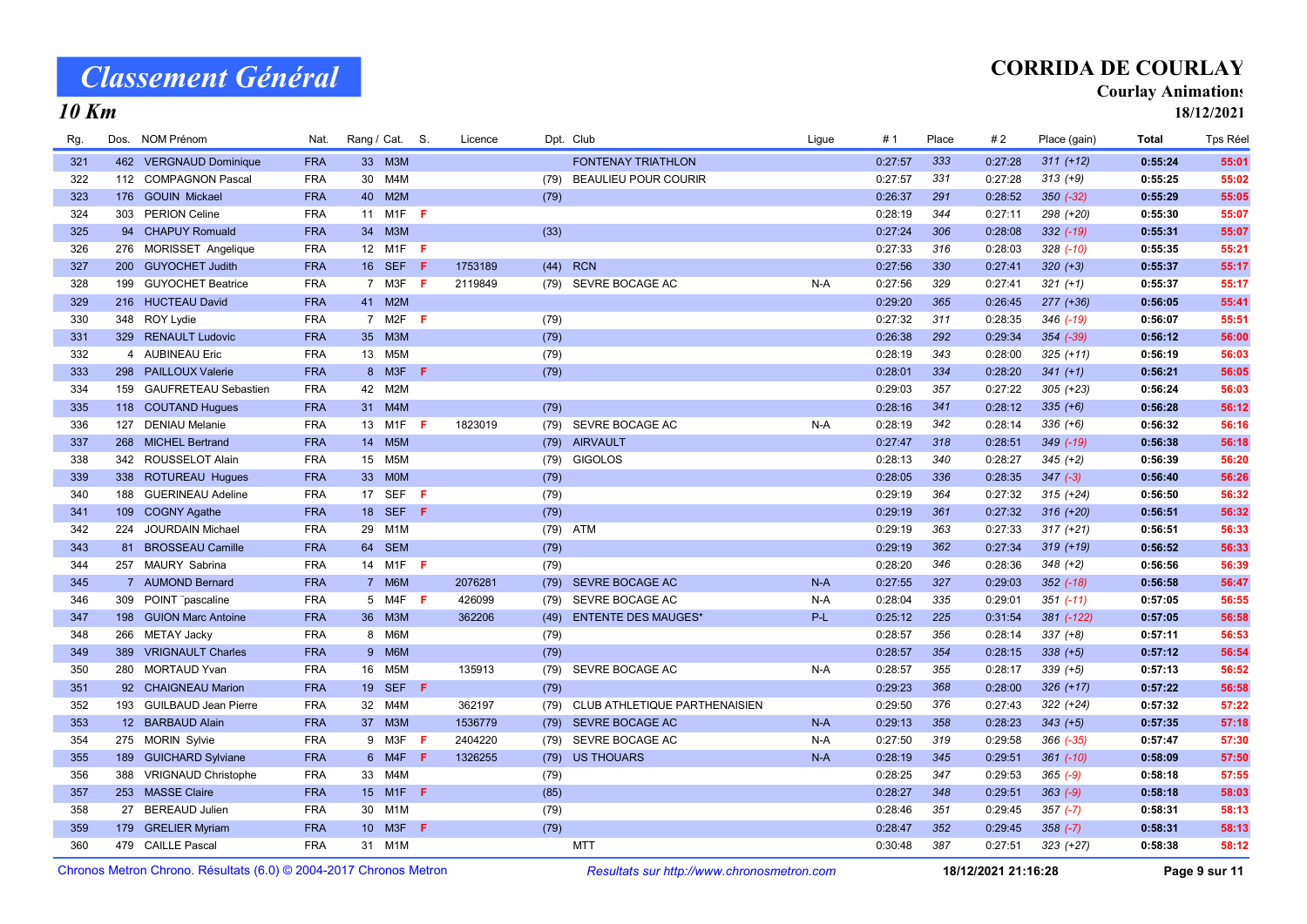## CORRIDA DE COURLAY

#### Courlay Animations

18/12/2021

| Rg.                                                               |     | Dos. NOM Prénom            | Nat.       | Rang / Cat. S.  |                           |     | Licence  |      | Dpt. Club                                  | Ligue | #1      | Place | #2                  | Place (gain)   | <b>Total</b> | Tps Réel |
|-------------------------------------------------------------------|-----|----------------------------|------------|-----------------|---------------------------|-----|----------|------|--------------------------------------------|-------|---------|-------|---------------------|----------------|--------------|----------|
| 361                                                               |     | 49 BOISSEAU Lois           | <b>FRA</b> |                 | 9 ESM                     |     |          | (79) |                                            |       | 0:29:18 | 360   | 0:29:38             | $355(-1)$      | 0:58:55      | 58:43    |
| 362                                                               |     | 349 RUSSEIL Eva            | <b>FRA</b> |                 | 8 MOF                     | - F |          | (85) |                                            |       | 0:29:42 | 371   | 0:29:15             | $353 (+9)$     | 0:58:57      | 58:34    |
| 363                                                               |     | 380 VERGNAUD Mateo         | <b>FRA</b> |                 | 10 ESM                    |     |          | (79) |                                            |       | 0:29:17 | 359   | 0:29:41             | $356(-4)$      | 0:58:58      | 58:46    |
| 364                                                               |     | 20 BAUDU Anne              | <b>FRA</b> |                 | 9 MOF                     | -F  |          | (79) |                                            |       | 0:29:22 | 366   | 0:30:02             | $367 (+2)$     | 0:59:24      | 59:05    |
| 365                                                               |     | 6 AUDOUIN Mylene           | <b>FRA</b> | 16              | M <sub>1</sub> F <b>F</b> |     |          | (79) |                                            |       | 0:29:23 | 367   | 0:30:03             | $368 (+2)$     | 0:59:25      | 59:06    |
| 366                                                               |     | 399 MAILLET Maritta        | <b>FRA</b> | 17              | M1F                       | -F  |          |      |                                            |       | 0:29:44 | 373   | 0:29:47             | 359 (+7)       | 0:59:30      | 59:10    |
| 367                                                               |     | 149 FRUCHET Virginie       | <b>FRA</b> |                 | 8 M2F F                   |     |          | (79) |                                            |       | 0:29:44 | 374   | 0:29:50             | $360 (+7)$     | 0:59:33      | 59:14    |
| 368                                                               |     | 44 BOCHE Aline             | <b>FRA</b> | 18              | M1F $\,$ F                |     |          | (79) |                                            |       | 0:29:23 | 369   | 0:30:13             | $373 (+1)$     | 0:59:36      | 59:34    |
| 369                                                               |     | 366 THIBAUDEAU Melanie     | <b>FRA</b> | 10 <sup>1</sup> | <b>MOF</b>                | -F  |          | (79) |                                            |       | 0:28:56 | 353   | 0:30:41             | $375$ $(-16)$  | 0:59:36      | 59:16    |
| 370                                                               | 295 | <b>PACALIN Eve Marie</b>   | <b>FRA</b> | 9               | M2F                       | -F  |          | (79) |                                            |       | 0:29:27 | 370   | 0:30:12             | 372(0)         | 0:59:38      | 59:13    |
| 371                                                               |     | 343 ROUSSELOT Isabelle     | <b>FRA</b> |                 | 7 M4F                     | -F  | 848120   |      | (79) SEVRE BOCAGE AC                       | $N-A$ | 0:30:05 | 379   | 0:29:51             | $364 (+8)$     | 0:59:56      | 59:37    |
| 372                                                               |     | 31 BERTHELOT Lutetia       | <b>FRA</b> |                 | 8 M4F F                   |     | 1977505  | (79) | SEVRE BOCAGE AC                            | N-A   | 0:30:06 | 380   | 0:29:51             | $362 (+8)$     | 0:59:56      | 59:37    |
| 373                                                               |     | 85 CAMENEN Julien          | <b>FRA</b> |                 | 65 SEM                    |     |          | (79) |                                            |       | 0:26:59 | 301   | 0:32:59             | $391 (-72)$    | 0:59:57      | 59:37    |
| 374                                                               |     | 54 BOISSINOT Mathis        | <b>FRA</b> | 9               | CAM                       |     |          |      |                                            |       | 0:26:09 | 273   | 0:34:14             | 403 (-101)     | 1:00:23      | 1:00:10  |
| 375                                                               |     | 262 MENARD Virginie        | <b>FRA</b> |                 | 19 M1F <b>F</b>           |     |          | (79) |                                            |       | 0:29:47 | 375   | 0:30:56             | 376(0)         | 1:00:43      | 1:00:18  |
| 376                                                               |     | 175 GORRY Benoit           | <b>FRA</b> | 32              | M <sub>1</sub> M          |     |          | (79) | <b>BEAULIEU POUR COURIR</b>                |       | 0:30:28 | 381   | 0:30:23             | $374 (+5)$     | 1:00:51      | 1:00:27  |
| 377                                                               |     | 245 MARIE Benoit           | <b>FRA</b> | 38              | M3M                       |     |          | (79) |                                            |       | 0:30:44 | 384   | 0:30:10             | $370 (+7)$     | 1:00:54      | 1:00:38  |
| 378                                                               |     | 385 VIOLLEAU Emilie        | <b>FRA</b> | 20              | M <sub>1</sub> F          | F   |          | (79) |                                            |       | 0:30:45 | 385   | 0:30:11             | $371 (+7)$     | 1:00:55      | 1:00:40  |
| 379                                                               |     | 369 THIZON Emilie          | <b>FRA</b> |                 | 11 MOF                    | F   | 2093088  | (79) | <b>THOUARS</b>                             |       | 0:30:02 | 377   | 0:31:12             | $378(-2)$      | 1:01:14      | 1:01:05  |
| 380                                                               | 161 | <b>GELINEAU Celine</b>     | <b>FRA</b> | 10 <sup>°</sup> | M <sub>2</sub> F          | - F |          | (79) |                                            |       | 0:30:02 | 378   | 0:31:29             | $379(-2)$      | 1:01:31      | 1:01:11  |
| 381                                                               |     | 197 GUILLOTEAU Christine   | <b>FRA</b> | 11              | M3F                       | -F  | 2263334  |      | (79) SEVRE BOCAGE AC                       | $N-A$ | 0:30:38 | 383   | 0:30:57             | $377 (+2)$     | 1:01:35      | 1:01:17  |
| 382                                                               |     | 458 PERRIN Gwenael         | <b>FRA</b> | 43              | M2M                       |     |          |      |                                            |       | 0:32:50 | 405   | 0:30:05             | $369 (+23)$    | 1:02:55      | 1:02:31  |
| 383                                                               |     | 140 DUPUIS Marie Christine | <b>FRA</b> |                 | 9 M4F                     | -F  |          | (79) |                                            |       | 0:30:33 | 382   | 0:32:28             | $386 (-1)$     | 1:03:00      | 1:02:43  |
| 384                                                               |     | 110 COLLIBAULT Francoise   | <b>FRA</b> |                 | 1 M7F                     | -F  | 162620   | (49) | AS CULTURELLE VERRIE ROU MARSO             | P-L   | 0:31:09 | 392   | 0:31:57             | $382 (+8)$     | 1:03:06      | 1:02:55  |
| 385                                                               |     | 274 MORIN Isabelle         | <b>FRA</b> |                 | 1 M6F                     | F   |          | (79) | <b>JOG GATINE</b>                          |       | 0:31:44 | 396   | 0:32:06             | $383 (+11)$    | 1:03:50      | 1:03:30  |
| 386                                                               |     | 240 LOISEAU Ismerie        | <b>FRA</b> | 20              | <b>SEF</b>                | F   |          | (79) |                                            |       | 0:31:50 | 398   | 0:32:11             | $384 (+12)$    | 1:04:01      | 1:03:43  |
| 387                                                               |     | 79 BROSSARD Florine        | <b>FRA</b> | 21              | <b>SEF</b>                | F   |          | (79) |                                            |       | 0:31:50 | 399   | 0:32:12             | $385 (+12)$    | 1:04:01      | 1:03:44  |
| 388                                                               |     | 285 NOEL Frederic          | <b>FRA</b> | 33              | M <sub>1</sub> M          |     | 2009795  | (79) | <b>CA PARTHENAY</b>                        | N-A   | 0:30:56 | 388   | 0:33:12             | 396(0)         | 1:04:08      | 1:03:59  |
| 389                                                               |     | 183 GROLLEAU Geraldine     | <b>FRA</b> | 22              | SEF F                     |     |          | (79) |                                            |       | 0:30:57 | 389   | 0:33:12             | 395(0)         | 1:04:08      | 1:04:00  |
| 390                                                               |     | 10 AZEVEDO Jannick         | <b>FRA</b> |                 | 12 M3F                    | Æ.  | 2131054  | (79) | <b>CA PARTHENAY</b>                        | $N-A$ | 0:30:57 | 390   | 0:33:12             | 394(0)         | 1:04:08      | 1:03:59  |
| 391                                                               |     | 87 CANTET Bruno            | <b>FRA</b> | 17              | M <sub>5</sub> M          |     |          | (79) | <b>CERIZAY</b>                             |       | 0:30:45 | 386   | 0:33:30             | $398 (-5)$     | 1:04:15      | 1:03:59  |
| 392                                                               |     | 114 CONTENT Sylvie         | <b>FRA</b> | 13              | M3F                       | -F  |          |      |                                            |       | 0:31:30 | 395   | 0:32:55             | 388 (+3)       | 1:04:24      | 1:04:02  |
| 393                                                               |     | 142 FASILLEAU Marie Noelle | <b>FRA</b> |                 | 11 M2F                    | -F  | VT765245 | (79) | <b>REVEIL BRESSUIRAIS</b>                  |       | 0:31:30 | 394   | 0:32:56             | $389 (+1)$     | 1:04:25      | 1:04:03  |
| 394                                                               |     | 116 CORNUAULT Bruno        | <b>FRA</b> | 34              | M4M                       |     |          | (79) |                                            |       | 0:31:29 | 393   | 0:32:56             | $390(-1)$      | 1:04:25      | 1:04:02  |
| 395                                                               |     | 101 CHATAIGNER Dominique   | <b>FRA</b> | 10              | M6M                       |     |          | (79) |                                            |       | 0:32:21 | 402   | 0:32:42             | $387 (+7)$     | 1:05:02      | 1:04:37  |
| 396                                                               |     | 464 MARQUIS Julie          | <b>FRA</b> | 21              | $M1F$ F                   |     |          |      |                                            |       | 0:32:02 | 401   | 0:33:18             | 397 (+5)       | 1:05:19      | 1:04:57  |
| 397                                                               |     | 384 VERGNEAU Gilles        | <b>FRA</b> |                 | 11 M6M                    |     |          | (79) |                                            |       | 0:31:00 | 391   | 0:34:44             | $406 (-6)$     | 1:05:44      | 1:05:24  |
| 398                                                               |     | 463 DESNE Patrice          | <b>FRA</b> | 12              | M6M                       |     |          |      |                                            |       | 0:32:24 | 403   | 0:33:33             | $399 (+5)$     | 1:05:57      | 1:05:35  |
| 399                                                               |     | 352 SACHOT Elodie          | <b>FRA</b> |                 | 12 MOF                    | Æ   |          | (79) |                                            |       | 0:31:48 | 397   | 0:34:25             | $404 (-2)$     | 1:06:12      | 1:05:55  |
| 400                                                               |     | 368 THIBAULT Loanne        | <b>FRA</b> |                 | 3 ESF F                   |     |          | (79) |                                            |       | 0:34:38 | 423   | 0:31:46             | 380 (+23)      | 1:06:24      | 1:06:02  |
| Chronos Metron Chrono, Résultats (6.0) © 2004-2017 Chronos Metron |     |                            |            |                 |                           |     |          |      | Resultats sur http://www.chronosmetron.com |       |         |       | 18/12/2021 21:16:28 | Page 10 sur 11 |              |          |